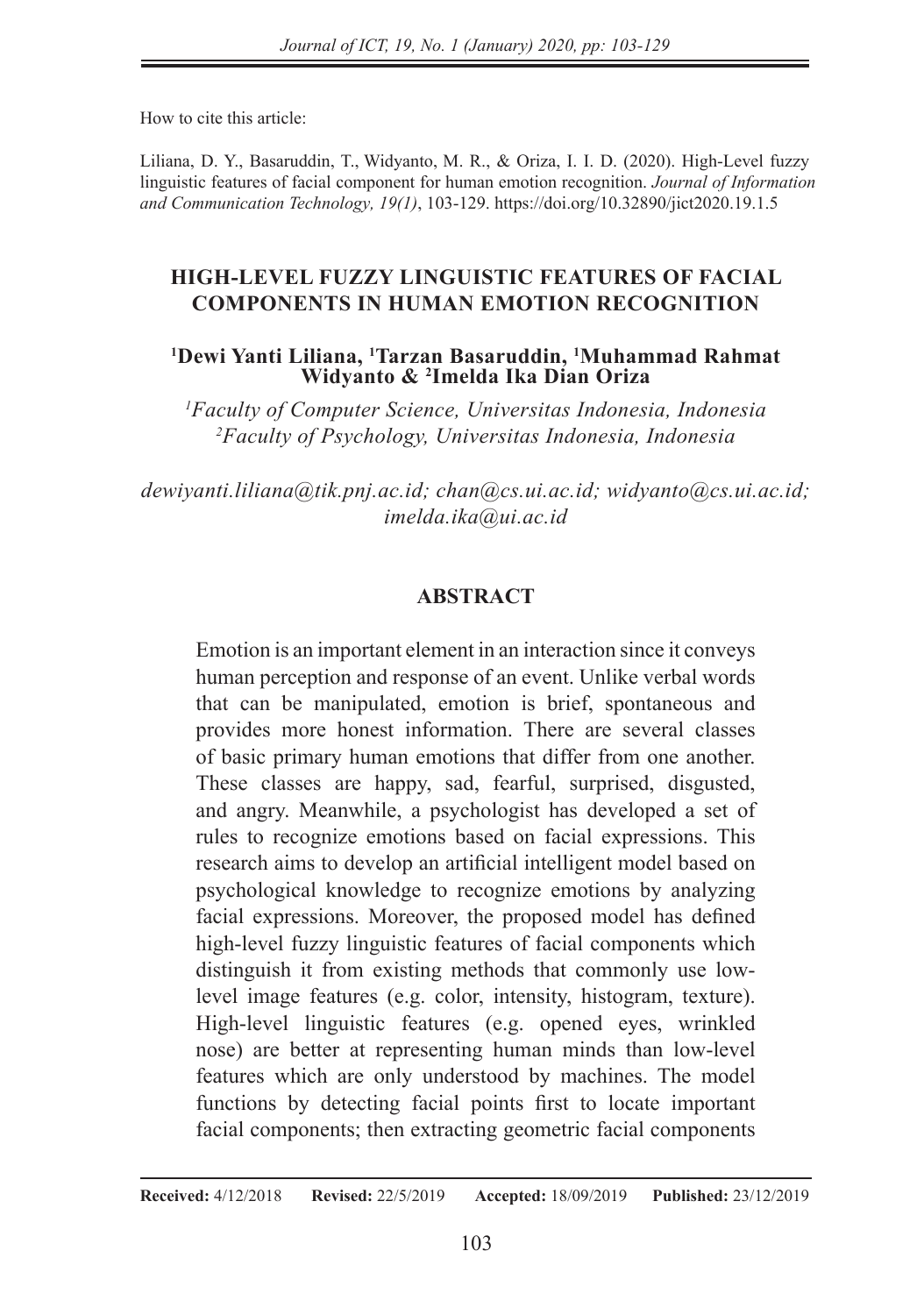features which are then applied to a fuzzy facial components inference system resulting in high-level linguistic facial features. In the last step, the high-level linguistic features are applied to a fuzzy emotion inference system which classifies the input image into its respective emotion class based on psychological rules. Experiments conducted using facial expression dataset gave a high accuracy rate of 98.26% for fuzzy facial components linguistic identification. The proposed model also outperformed other classifiers (Fuzzy C-Means, Fuzzy Inference System, and Support Vector Machine). This intelligent model can contribute in various fields, including psychology, health, and education, especially in helping people with emotional disorders (e.g. Alexithymia, Asperger syndrome, and Autism) to recognize emotions.

**Keywords:** Basic emotion, emotion recognition, facial expression, facial components, fuzzy system, high-level linguistic features.

### **INTRODUCTION**

Automatic emotion recognition is an active research focus in the affective computing field. The objective is to design an intelligent agent to recognize human emotions. This topic intersects computer science with psychology disciplines. Many researches have been proposed to address automatic emotion recognition problems using different approaches based on artificial intelligence and machine learning (Kumari, Rajesh, & Pooja, 2015).

In communication, emotion is a means to convey messages through nonverbal signals such as facial expression, prosody, gesture and bodily expression (Pantic et al., 2011). Among these signals, facial expression becomes the central feature of emotion (Ekman, 1992). The problem in emotion recognition is the variability in facial expressions. This is a challenging task since there are various subjective ways for humans to express emotions. A psychologist, Paul Ekman has defined basic emotion as a separate discrete emotion that differs from one another (Ekman, 1992). Basic emotion is a universal and primary emotion. The six categories of basic emotions are happy, sad, angry, disgusted, fearful, and surprised.

Facial expression is the movement of facial muscles in response to a given stimulus (Ekman, Friesen, & Hager, 2002). According to Ekman (2003), there are more than 10000 combinations of facial muscle movements (Ekman, 2003). For example, when surprised, people tend to raise their outer eyebrows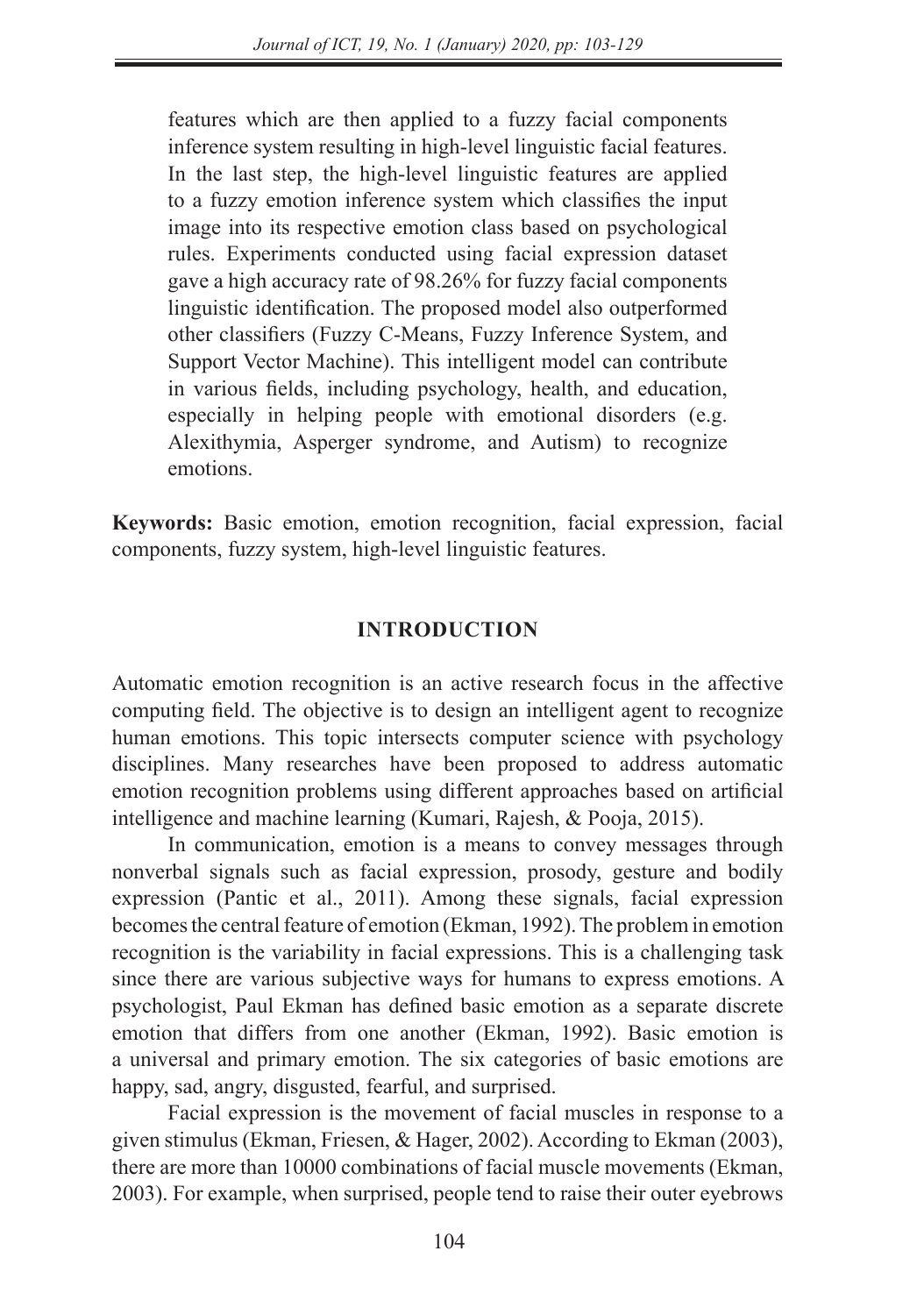with their mouths wide open or when angry, people tend to tighten their lips with their inner eyebrows coming close together. The task of emotion recognition is selecting the most prominent emotions from facial components combination. Existing methods such as Support Vector Machine, Neural Network and Deep Learning function by training large numbers of images and learning from extracted patterns to classify images into corresponding classes (Chen et al., 2012; Tang, Guo, Shen, & Du, 2018). However, this is not representative of what psychologists do in recognizing emotions. Psychologists have defined knowledge about human emotions and this definition is derived from years of studies and observations on various facial expressions across cultures (Ekman & Friesen, 1975). Ekman and Friesen (1975) have developed a set of rules to interpret emotions from facial expressions. This knowledge has been utilized by people who work on emotion recognition such as psychotherapists, interrogators, nurses, lawyers, managers, salesmen, and actors.

In this paper, we propose a model of emotion recognition based on psychological knowledge. Our proposed model is different from existing models which commonly use low-level feature representation (e.g. color intensity, histogram, or texture values). Instead, we define high-level fuzzy linguistic features of facial components (e.g. opened mouth, closed eyes, wrinkled nose) as image features. This novel feature is understood by the human mind, since it uses human natural language representation. Moreover, the nature of fuzzy system in dealing with vague problems, as well as its ability to work with ambiguous data is suitable to be applied in emotion recognition tasks which has varying degrees and different intensities of facial expressions as input.

The proposed model works as follows. First, we elicit psychological knowledge of emotions from facial component analysis and denote it as a set of emotion rules. For each input image, the model detects facial points and locates the coordinates of facial components (eyebrows, eyes, nose, and lips). Next, the model extracts geometric face feature parameters and applies these parameters in the fuzzy facial component inference system, resulting in high-level linguistic features of facial components. For the last step, we feed the respected fuzzy linguistic parameters into a fuzzy emotion recognition system which classifies the facial image into basic emotion classes based on psychological rules.

Our contribution in the proposed model is adopting the natural way to recognize emotions automatically using psychological knowledge which focuses on facial component rules. Moreover, we enhance the feature extraction process by using high-level linguistic features of facial components which is simple to compute yet powerful as facial expression descriptors.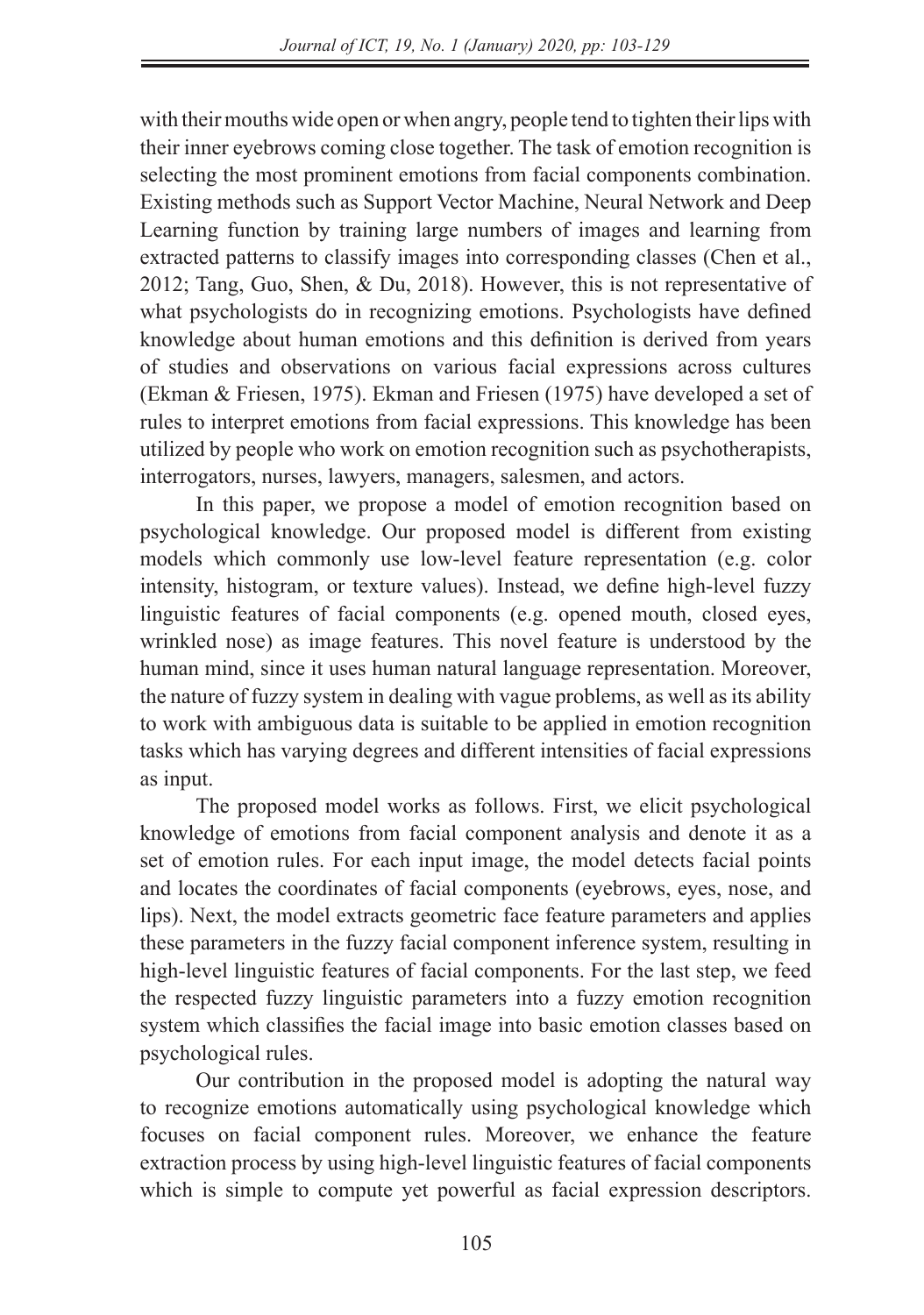Our model is useful in various fields, such as psychology, health, education, robotics, and entertainment. The next section explains related studies on emotion recognition and analysis. We will discuss our proposed model in the methodology section and elaborate our findings from experiments in the results and discussion section. In the last section we provide our conclusion and suggest future work.

### **RELATED WORK**

Research on facial component analysis is based on the assumption that by decomposing the human face into facial components it enables the exploration of local facial features, instead of processing the whole face directly or using global features (Li, Lian, & Lu, 2012). There are three types of feature processing techniques which are based on template model, mathematical model, and deep learning methods. The first technique uses template matching to increase facial points detection accuracy via Active Appearance Model (AAM) framework (Pratiwi, Widyanto, Basaruddin, & Liliana, 2017; Wang, Li, & Wang, 2014). The second technique is applied by calculating feature values using a mathematical model (Loconsole, Miranda, Augusto, Frisoli, & Orvalho, 2014). A recent trend is using deep learning methods for feature processing (Das & Chakrabarty, 2016; Pitaloka, Wulandari, Basaruddin, & Liliana, 2017), but it requires a large amount of data for the training process; and since deep learning is a black-box method, we cannot observe the process inside it.

A large number of approaches on facial expression analysis are based on appearance and geometric features. Appearance feature is related to facial texture variations (e.g. furrows, wrinkles). This feature can be gained using filtering techniques such as Gabor filter which has high accuracy performance under different illuminations, poses, and expressions (Sudhakar & Nithyanandam, 2017); Principle Component Analysis (PCA) to reduce feature dimensionality (Chakrabarti & Dutta, 2013); and Local Binary Pattern (LBP) to extract various types of textures on face images (Lekdioui, Messoussi, Ruichek, Chaabi, & Touahni, 2017). Another appearance-based feature extracts skin color for facial component classification which works fast on a pixel level (Mayer, Wimmer, & Radig, 2010). Generally, obtaining appearance feature descriptors require more computational cost, in terms of memory and time.

Geometric features describe the geometric shape of facial components. It also represents facial component movements. Geometric features are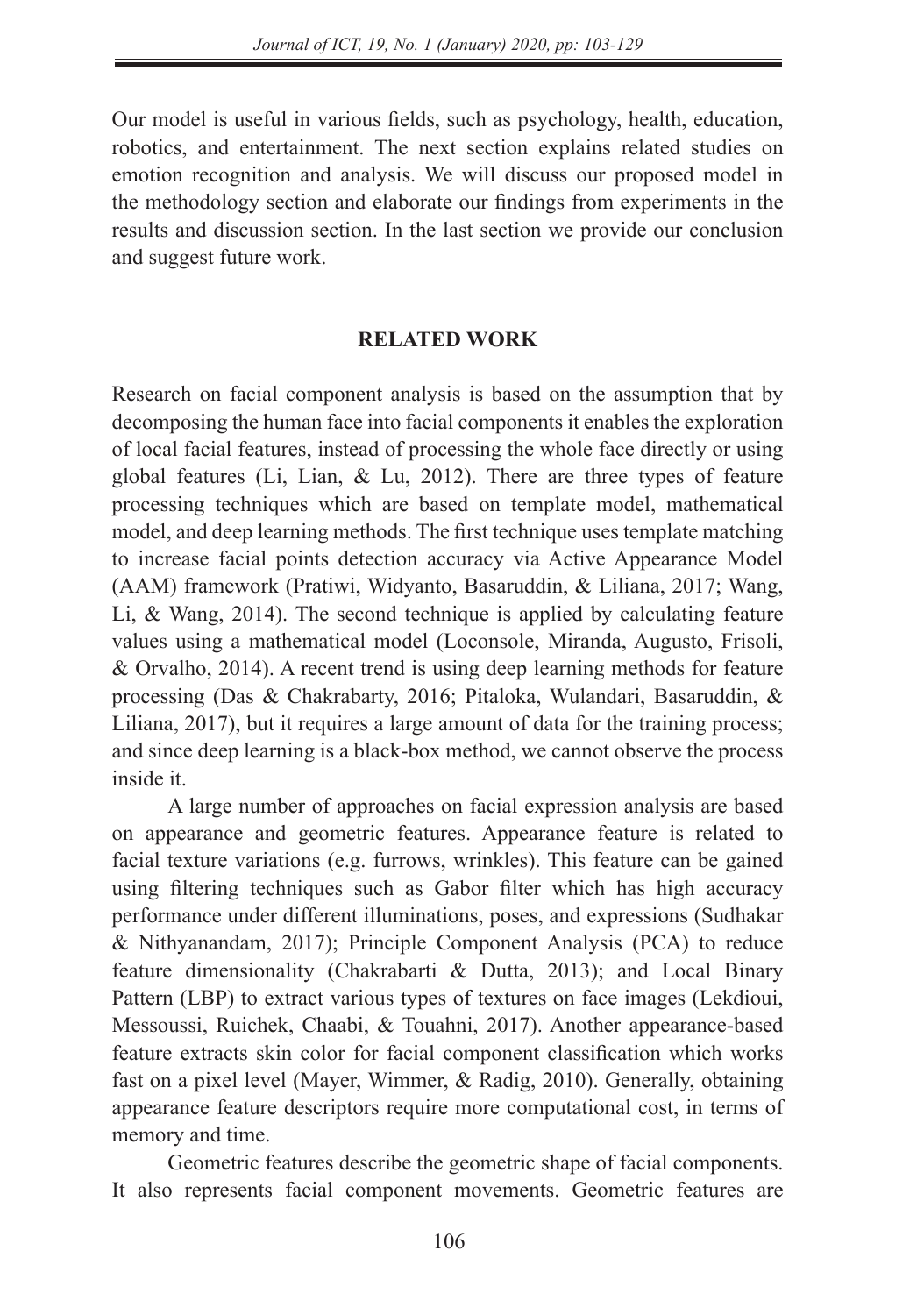known for its robustness in handling expression variability (Sadeghi, Raie, & Mohammadi, 2013). Geometric features from facial components are extracted from other meaningful descriptors by using a mathematical model (Loconsole et al., 2014) or through deep learning methods (Tang, Guo, Shen, & Du, 2018). Loconsole et al. (2014) used geometric features extraction based on pixel coordinates and transformed it into a linear feature representation in a simple and fast way. Their work has inspired this proposed model; hence we explored more aspects on geometric features to enhance facial components analysis performance. Geometric based features extraction employed by other researchers include Nicolai and Choi (2015) who used threshold values for facial components and Chaturvedi and Tripathi (2014) used the Euclidean distance between facial components as a geometric features descriptor. Other approaches combined geometric and appearance features and gained advantage from both sides but suffered from memory and time computation as a consequence (Chen et al., 2012; Sadeghi et al., 2013).

In geometric-based features extraction, facial landmarks become a crucial starting point. Therefore, facial points detection must be performed with high accuracy results. Active Appearance Model (AAM) is a robust framework for facial points detection which works on face images with varying positions and scales (Cootes, Edwards, & Taylor, 2001). AAM is a template-based model which combines shape and texture features to locate facial fiducial points (Wang et al., 2014). We applied AAM as an intermediate system to detect facial points (Liliana, Widyanto, & Basaruddin, 2017). We also utilized AAM framework as an initial step for our fuzzy facial components analysis.

In contrast to existing fuzzy approaches for emotion recognition, our proposed model uses a high-level fuzzy linguistic feature of facial components as input for determining emotion class as output. Hence, we do not force mapping of six basic emotions in a single dimensional output unlike other studies (Chaturvedi & Tripathi, 2014; Halder, Bhattacharjee, Nasipuri, Basu, & Kundu, 2010; Sujono & Gunawan, 2015). Instead we used each emotion class as a separate output. In addition to our proposed model, we employed simple geometric features extraction methods which worked on a pixel basis to enhance the features extraction process. These geometric features served as input for the fuzzy facial component analysis. We defined a separate fuzzy rule-based model for each facial component which takes geometric features values as input and performs high-level features extraction to produce highlevel linguistic features of facial components as output.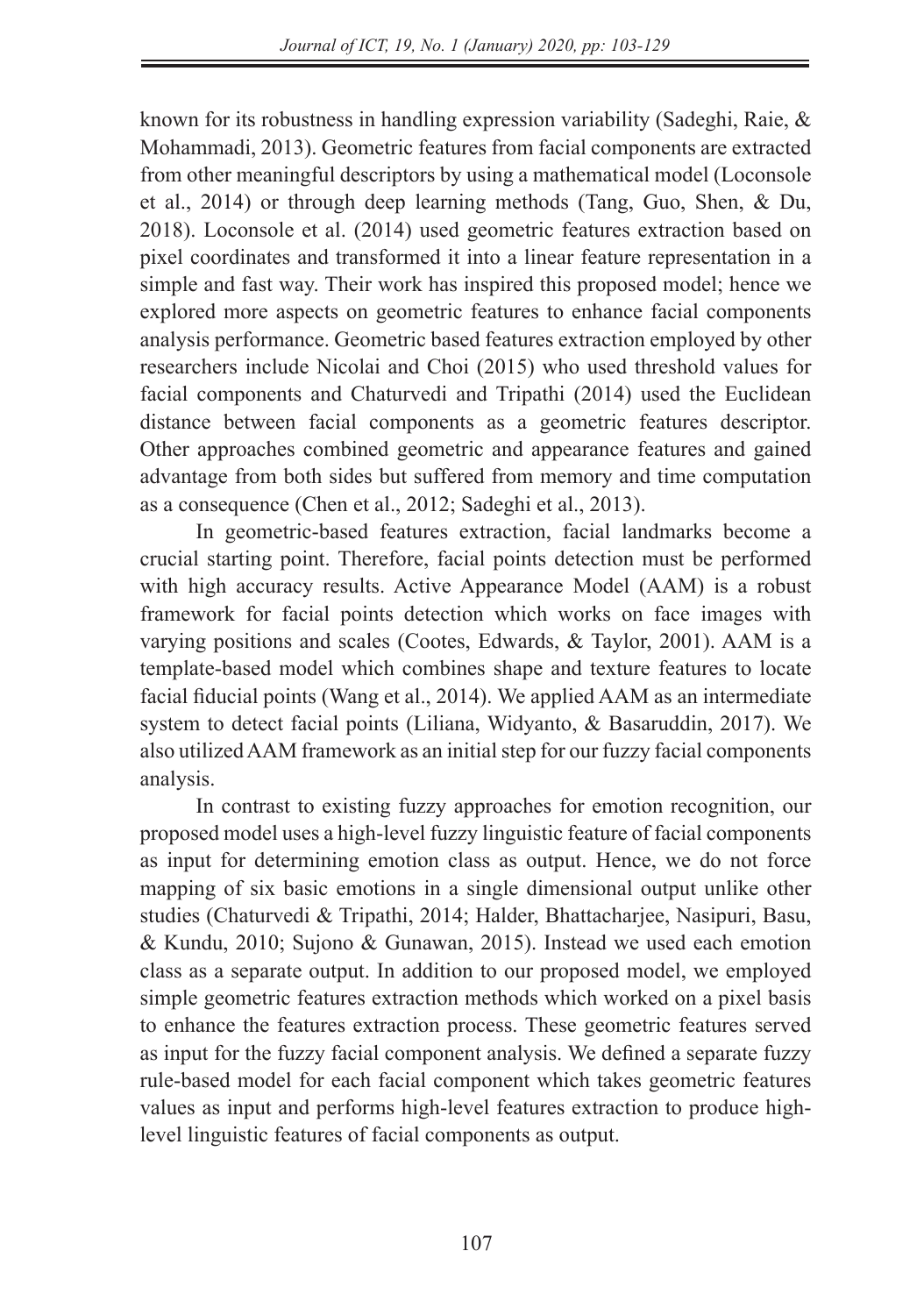#### **FUZZY FACIAL COMPONENTS ANALYSIS FOR EMOTION RECOGNITION**  $\mathbf{b}$  basis to enhance the features served as input for the features served as input for the theorem as input for the theorem as in

Generally, there are three main steps in emotion recognition (Kumari et al., 2015). The first step is detecting face among other objects and locating important facial fiducial points. The second step is extracting facial features that become facial expression descriptors using specific methods. The last step is performing classification by using facial features as input to recognize emotions. For the first step, Ekman (2003) has created a face atlas of facial components which consists of three parts of the face: upper part (eyebrows and forehead); center part (eyes and nose); and lower part (cheek, mouth, and chin). These components are involved in the change in facial expressions. For the second step, we utilized geometric facial features to produce high-level the second step, we utilized geometric facial features to produce high-level<br>fuzzy linguistic features of facial components. In the last step, we performed fuzzy rule-based emotion classification.

We have developed a model of emotion recognition which consists of several processing steps. Initially, the input is a static face image under conditions of a single subject and frontal view without occlusion. Each subsequent image is processed in the following manner. First, the face region is detected, resulting in facial points. The next geometric facial components features extraction step is transforming facial points into facial components features using a mathematical model and resulting in geometric facial features parameters. After that, fuzzy facial components inference system is performed to generate a set of linguistic conditions of facial components as well as parameter values as input for the emotion recognition subsystem. Lastly, the fuzzy emotion inference system determines the emotion result. The proposed emotion recognition is illustrated in Figure 1.



Figure 1 shows the diagram of our proposed emotion recognition model. Four subsystems are involved in the model: facial points detection; geometric facial components features extraction; Fuzzy Facial Components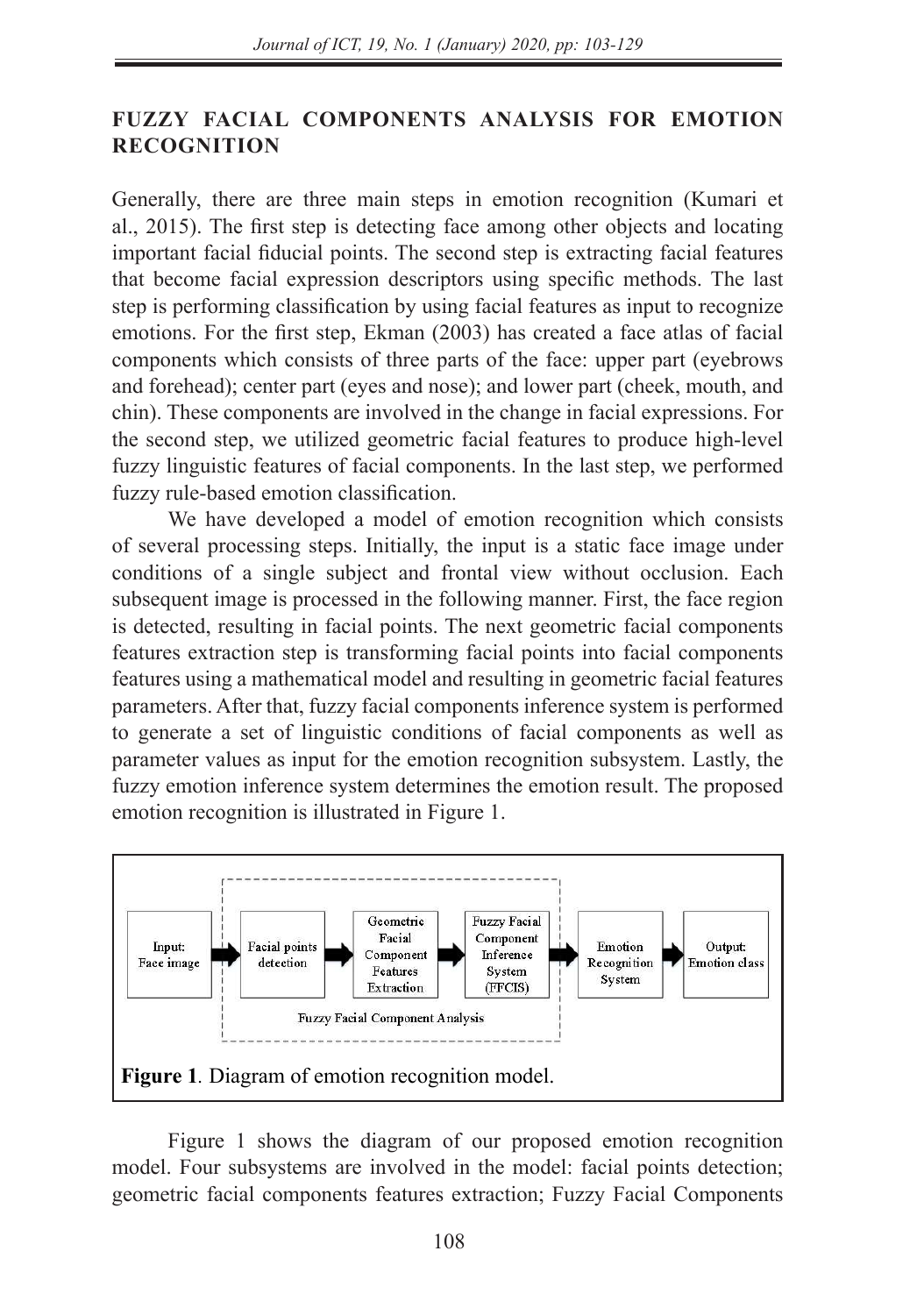Inference System (FFCIS); and Fuzzy Emotion Inference System (FEIS). The rectangles inside the dashed-lines represent the features extraction phase. The process converts low-level image features (geometric features) into high-level fuzzy linguistic features using FFCIS. We divided our proposed model into five subsections. Subsection one discusses facial components analysis. Subsection two talks about facial point detection techniques. Subsection three discusses the geometric facial components features extraction process. Subsection four talks about the fuzzy facial components inference system. The last subsection discusses the emotion recognition system.

### **Facial Components Analysis**

Initially, the face area is detected by performing Active Appearance Model (AAM) which works rapidly in locating the face region and marking facial points (FPs) (Cootes et al., 2001). FPs which indicate the location of facial landmarks are extracted using our proposed geometric features extraction methods. Only FPs located on facial components are used and this makes our method work fast. As a result, a set of geometric features parameters is extracted from 10 facial components. Table 1 describes the geometric facial features for the corresponding facial components (FC).

Table 1

| FC             |                        | <b>Facial Component Feature Description Feature Label FC Output</b> |                              |                |
|----------------|------------------------|---------------------------------------------------------------------|------------------------------|----------------|
| <b>Number</b>  |                        |                                                                     |                              |                |
| 1              | Left eyebrow $(FC_i)$  | eccentricity                                                        | FC, GF                       |                |
|                |                        | distance ratio                                                      | FC, GF,                      | yFC            |
| 2              |                        | eccentricity                                                        | FC2GF,                       |                |
|                | Right eyebrow $(FC_2)$ | distance ratio                                                      | FC, GF,                      | $yFC$ ,        |
| 3              | Inner eyebrow $(FC_2)$ | distance ratio                                                      | FC, GF                       |                |
|                |                        | height ratio                                                        | FC, GF,                      | yFC            |
| $\overline{4}$ | Left eye $(FC)$        | eccentricity                                                        | $FC_{\iota}GF_{\iota}$       |                |
|                |                        | opening ratio                                                       | $FC_{\iota}GF_{\iota}$       | $yFC_{A}$      |
| 5              | Right eye $(FC_s)$     | eccentricity                                                        | $FC_{\S}GF_{\eta}$           |                |
|                |                        | opening ratio                                                       | $FC_{\S}GF_{\S}$             | yFC            |
| 6              |                        | wrinkle ratio                                                       | $FC_{6}GF_{1}$               |                |
|                | Nose $(FC_{\epsilon})$ | height ratio                                                        | $FC_{\epsilon}GF_{\epsilon}$ | $yFC_{\kappa}$ |

## *Geometric Features of Facial Components*

(continued)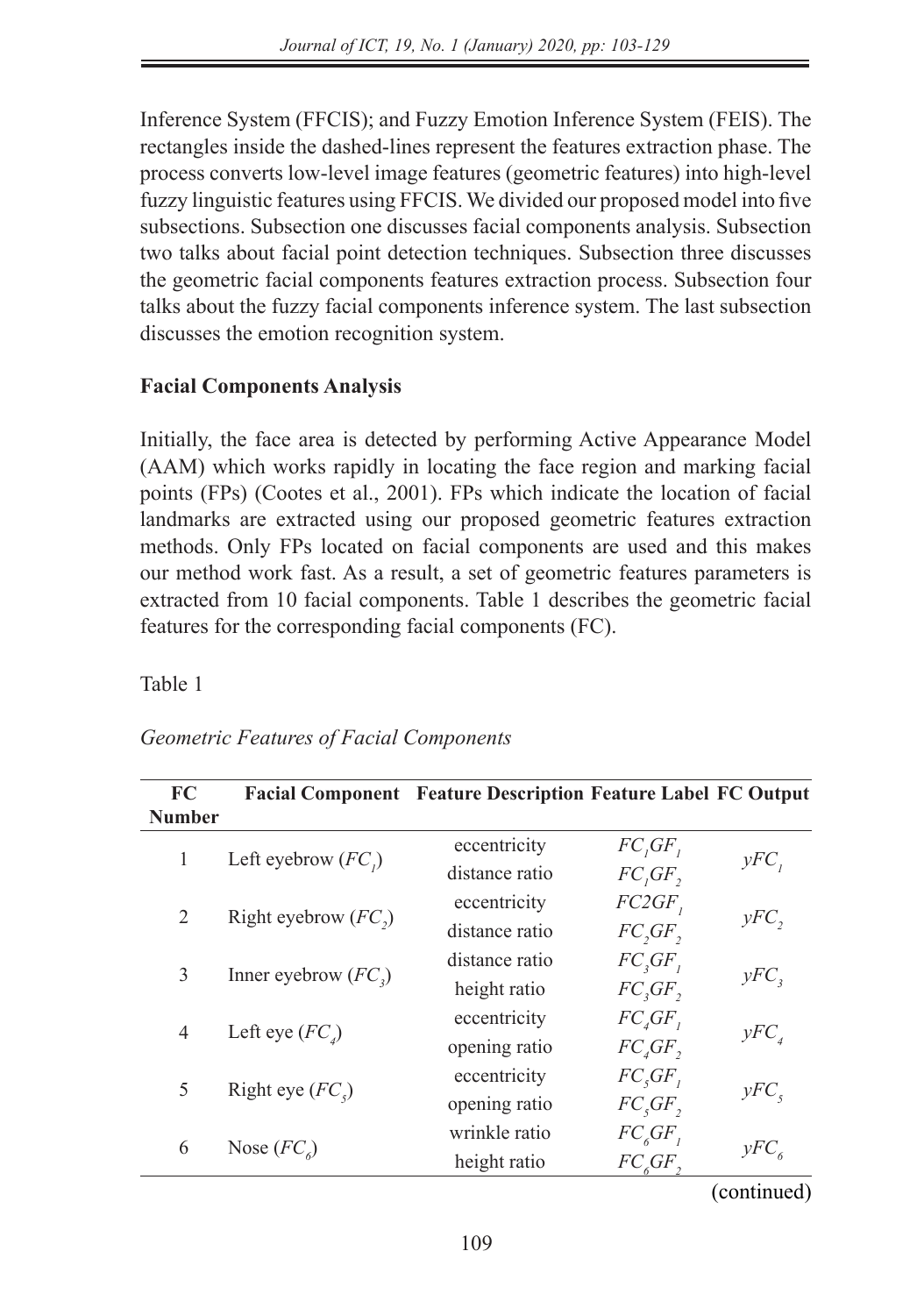| FC<br><b>Number</b> |                          | <b>Facial Component</b> Feature Description Feature Label FC Output |                |                  |
|---------------------|--------------------------|---------------------------------------------------------------------|----------------|------------------|
|                     |                          | eccentricity                                                        | FC, GF         |                  |
|                     | Upper lip $(FC_7)$       | thickness ratio                                                     | FC, GF,        | $yFC_{7}$        |
| 8                   | Lower lip $(FC_{\circ})$ | eccentricity                                                        | $FC_{s}GF_{t}$ |                  |
|                     |                          | thickness ratio                                                     | $FC_sGF,$      | yFC <sub>8</sub> |
| 9                   |                          | eccentricity                                                        | $FC_{o}GF_{p}$ |                  |
|                     | Inner mouth $(FC_0)$     | opening ratio                                                       | $FC_{o}GF,$    | $yFC_{q}$        |
| 10                  |                          | eccentricity                                                        | $FC_{10}GF_1$  |                  |
|                     | Outer mouth $(FC_{10})$  | opening ratio                                                       | $FC_{10}GF$    | $yFC_{10}$       |

Geometric facial components features parameters are fed into the fuzzy facial components inference system (FFCIS). FFCIS consists of 10 fuzzy rulebased engines, each engine for each facial component. The result of FFCIS is a set of fuzzy linguistic features of facial components. These fuzzy linguistic features become parameters for the fuzzy emotion recognition, resulting in emotion classification. Each facial component has a different number of feature descriptors, depending on the shape of the facial component. We utilized 10 facial components and labeled them as *FCi* as in Table 1, where *i* refers to the facial component number. We defined geometric features for each component based on geometric shape and characteristics of facial components. A total of 20 geometric features (GF) of facial components were designed and denoted as *FCiGFj*, where *i* refers to the facial component number and *j* refers to the order of the facial component geometric feature. Basically, there are two types of GF which are distance ratio and ellipse eccentricity. We will explain more about these geometric features extraction methods in the next subsection. The last column of Table 1 is the output of fuzzy facial components analysis, denoted as *yFCi*, where *i* represents the corresponding FC number.

### **Facial Points Detection**

AAM is utilized to perform facial points detection. AAM is effective and flexible for object tracking, especially for facial landmarks detection (Wang et al., 2014). We applied fast AAM framework by (Tzimiropoulos & Pantic, 2013) for facial points detection. Figure 2(a) shows the screenshot image of the AAM process in locating facial points, while Figure 2(b) shows the FPs detection results.

The AAM generated 68 facial points; each of them had information about the coordinates of its position. The next step after FPs detection was geometric features extraction. We used FPs pixel coordinates as input and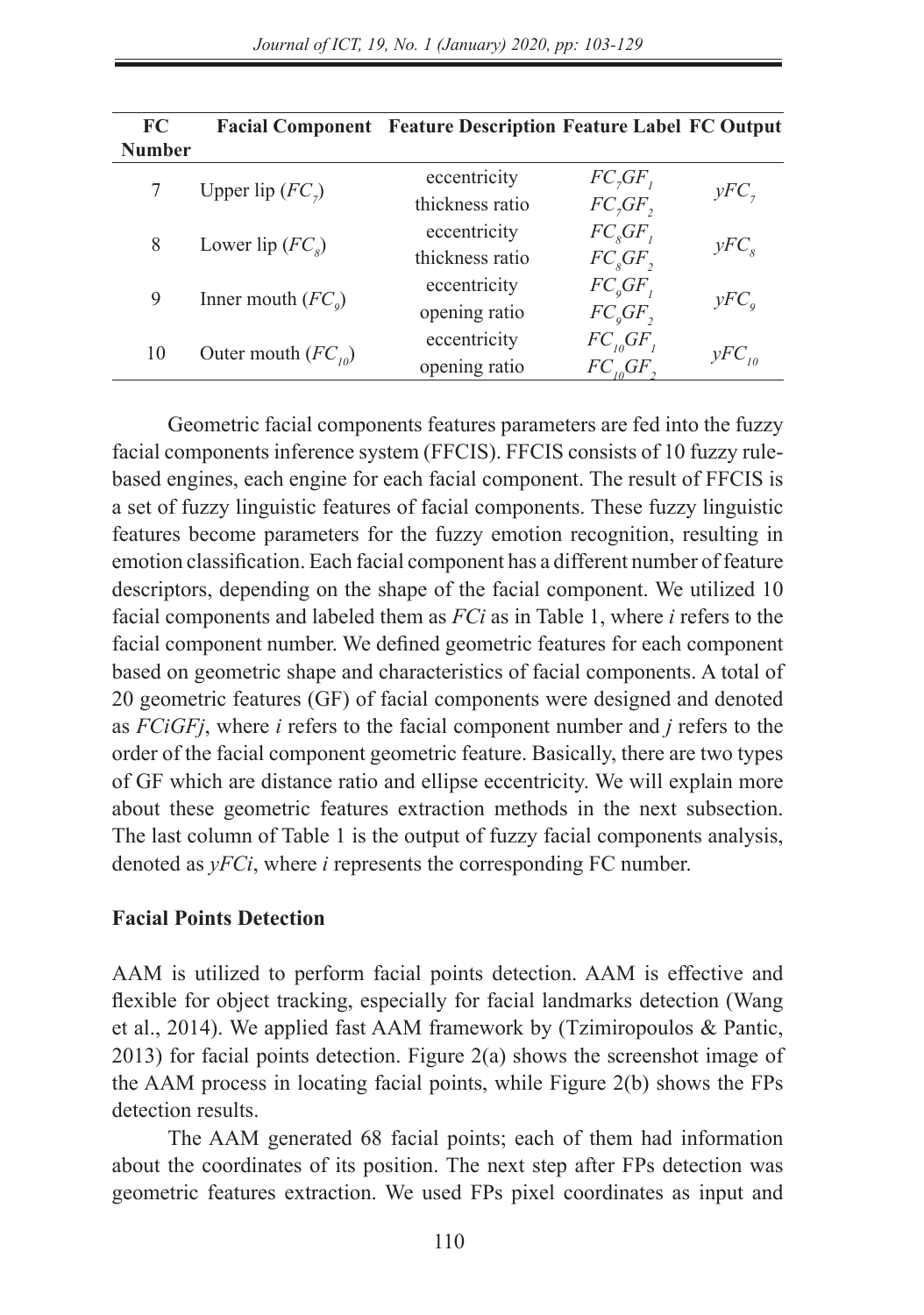processed it through a simple calculation method which utilized x-axis and y-axis values of FPs and transformed them into fuzzy facial components values.



# **Geometric facial components features extraction Geometric facial components features extraction**

We registered all FPs coordinates of their positions but excluded some FPs which were located on the jaw area in the features extraction process because these FPs did not produce rapid signals for geometric features. We processed each facial component separately using the respective FPs as explained in the previous subsection. Unlike other studies, we did not use any reference template for features extraction. Generally, we have proposed two types of geometric features: ellipse eccentricity and distance ratio. The first feature comes from the idea that several facial components have an elliptic or half-elliptic shape (e.g. eyes, eyebrows, lips, and mouth). We utilized the eccentricity parameter of ellipse as the first type of geometric features. Eccentricity represents the elliptical curvature level. This value ranges from zero to one, where zero value indicates a circle. The larger the value, the more elliptical is the object. We related this to the facial component case; wide-opened eyes or wide-opened mouth implies a smaller eccentricity value, and vice versa. The second type of geometric feature is distance ratio. We used ratio since it is independent of the measurement unit and it indicates the distance in comparison with the height or width of facial components.  $e^{(z)}$  erges, eyebrows, lips, and mouth). We utilized the eccentricity parameter

 $FC_1$  and  $FC_2$  have the same geometric features as mentioned in Table 1. Thus, feature formulation is the same for both FCs. Figure  $3(a)$  shows  $FC<sub>1</sub>$  and *FC<sub>2</sub>*, and *Figure 3(b)* shows  $FC_3$  areas with their corresponding FPs. the same for both FCs. Figure 3(a) shows *FC1* and *FC2*, and Figure 3(b) shows *FC3* areas with their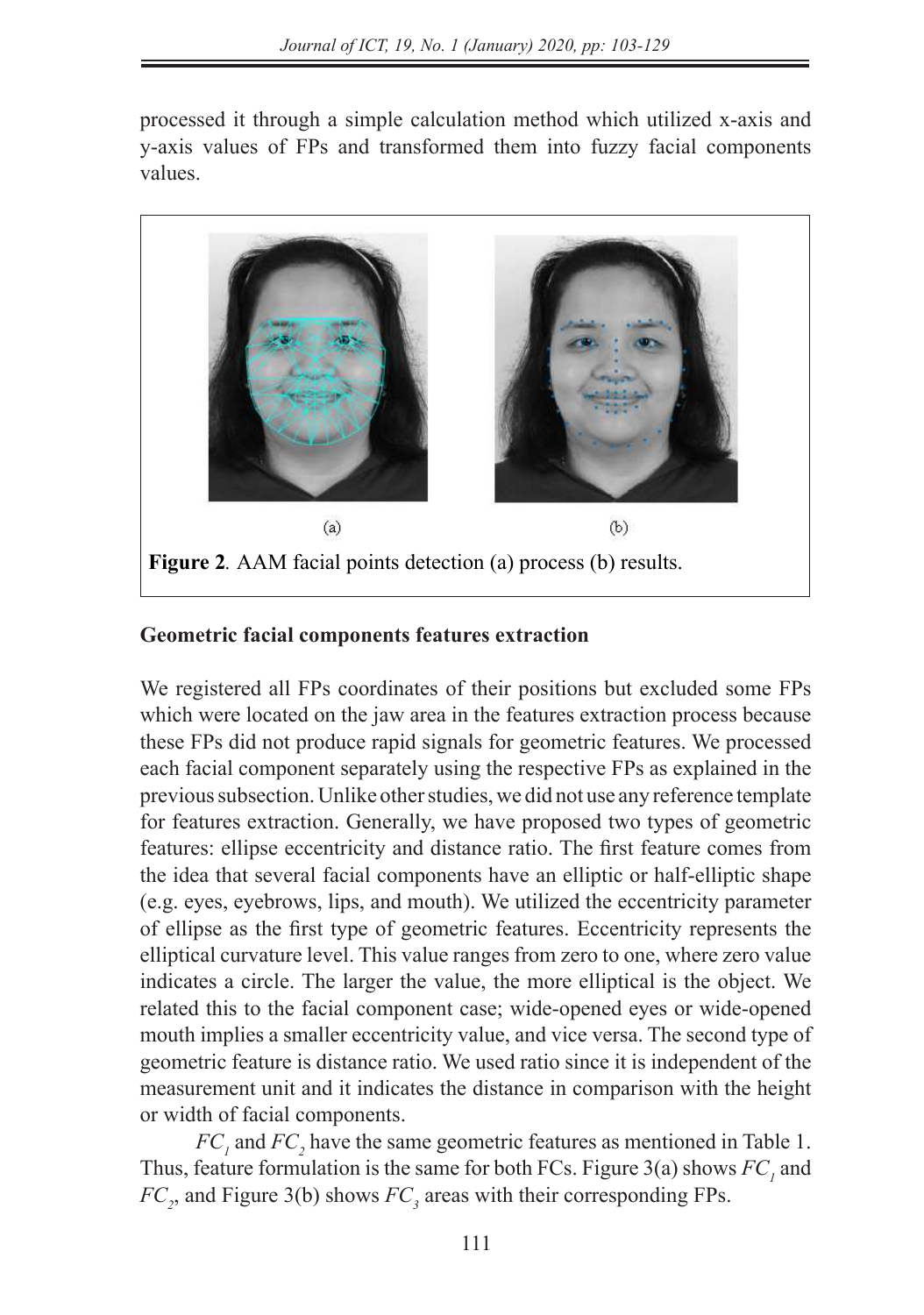

**Figure 3.** Facial component of eyebrows showing (a) left eyebrow FC1 and right eyebrow FC2 (b) inner eyebrow FC3. (b) inner eyebrow *FC3.*

The first feature of *FC1* and FC<sup>2</sup> is eyebrows eccentricity. Based on this study, we assume that *FC1*

The first feature of  $FC<sub>1</sub>$  and  $FC<sub>2</sub>$  is eyebrows eccentricity. Based on this study, we assume that  $FC<sub>1</sub>$  and  $FC<sub>2</sub>$  are half-ellipse shape objects (Loconsole et al., 2014), thus we used ellipse eccentricity property to extract  $FC<sub>1</sub>$  and  $FC_2$  geometric features.  $FC_1$  has three parameters a, b, and c, and so has  $FC_2$ ; where b is the height of  $FC<sub>l</sub>$  obtained by subtracting  $FC<sub>l</sub>$  y-axis maximum value with  $FC<sub>1</sub>$  y-axis minimum value; a is the half width of  $FC<sub>1</sub>$ , obtained by subtracting the x-axis value of  $FC<sub>l</sub>$  outermost FP to the x-axis value of  $FC<sub>l</sub>$ innermost FP. We calculated the eccentricity parameter using Equation 1. The first feature of  $FC<sub>i</sub>$  and  $FC<sub>j</sub>$  is eyebrows eccentricity. Bas study, we assume that  $FC_1$  and  $FC_2$  are nail-ellipse shape objects (1) *FC*<sup>2</sup> geometric features *FC*<sup>1</sup> has three parameters a h and c and so FR TO THE X-axis minimum value, a is the name with  $\Gamma C_1$ , or

$$
FC_1GF_1 = \frac{\sqrt{a^2 - b^2}}{a},
$$
 (1)

where  $FC_{i}GF_{i}$  is the first geometric feature of  $FC_{i}$ , which refers to the eccentricity feature. We also applied Equation 1 for FCs which used eccentricity features, as listed in Table 1. The same calculation process was applied to  $FC_2GF_1$  using Equation 1 for the right eyebrow. where  $FC_1$  or  $F_1$  is the first geometric readule of  $FC_1$ , which  $T_{\text{spin}}$  applies to  $T_{2}$   $T_{1}$  as the Equation 1 for the right vyebrow.

The second feature of  $FC_1GF_2$  and  $FC_2GF_2$  is the height ratio which is defined as the ratio of eyebrow height to face height which is obtained using Equation 2, where  $FC_1GF_2$  is the second geometric feature of  $FC_1$ , which refers to the height ratio between, eyebrow height to face height denoted by *Fheight* using Equation 2. equation (2). Equation 2, where  $FC_1GF_2$  is the second geometric feature of F*l* 

$$
FC_1GF_2 = \frac{a}{F_{height}}.\tag{2}
$$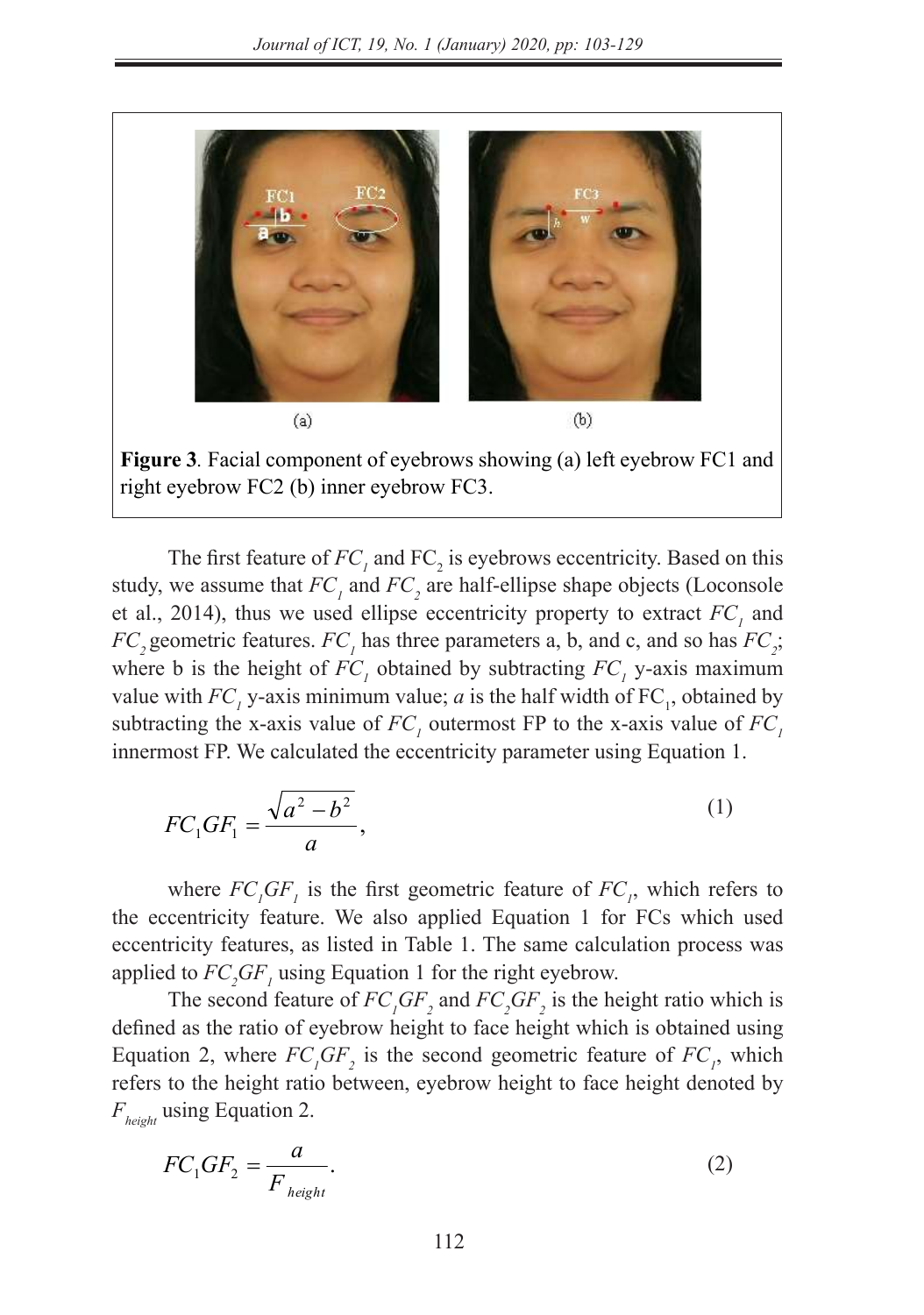*FC<sub>3</sub>* geometric features are distance ratio and height ratio. Distance ratio of inner eyebrow  $(FC_3)$  in Figure 3(b) is formulated in Equation 3. Figure 3(b) in the state in the state in  $\mathcal{L}$ 

$$
FC_3GF_1 = \frac{w}{F_{width}},\tag{3}
$$

 $FC_{3}GF_{1}$  is the distance ratio between  $FC_{3}$  with face width denoted by  $F_{width}$ , where  $w$  is the distance between the left and right inner eyebrow. Meanwhile, the height ratio of  $FC_3$  is calculated using Equation 4.

$$
FC_3GF_2 = \frac{h}{F_{height}},\tag{4}
$$

where  $FC_3GF_2$  is the height ratio of  $FC_3$  and h is the distance between the inner FP to the center of the eye. where  $FC_3$ G $F_2$  is the height ratio of  $FC_3$  and *h* is the distance between the

Figure 4(a) shows the left eye ( $FC_4$ ) and right eye ( $FC_5$ ) and their FPs.  $F = F_0$  and  $F(x)$  shows the left eye ( $F_C = \frac{F_0}{f}$  and  $F_C = \frac{F_0}{f}$  and  $F_C = \frac{F_0}{f}$  and



(b) nose FC6 .

Eyes have an elliptic shape, so we assume that geometric feature for eyes is ellipse eccentricity. Two

Eyes have an elliptic shape, so we assume that geometric feature for eyes is ellipse eccentricity. Two geometric features for  $FC_4$  and  $FC_5$  are eyes eccentricity and eyes opening ratio. Equation 1 is applied to gain  $FC<sub>4</sub>GF<sub>1</sub>$  and  $FC_{5}GF_{1}$ , where a is the half width of  $FC_{4}$  or  $FC_{5}$  and b is the half height of  $FC_{4}$ or  $FC<sub>s</sub>$ . For the second feature, we applied Equation 5 to obtain the opening ratio  $FC_4GF_2$  and  $FC_5GF_2$ .  $F C_4 G F_2$  and  $F_4$ Eyes have an elliptic shape, so we assume that geometric feature for eyes is ellipse eccentricity. Two exes is ellipse eccentricity Two geometric features for  $FC<sub>5</sub>$  and  $FC<sub>5</sub>$  are eyes  $FC_5$ *GF<sub>1</sub>*, where a is the half width of  $FC_4$  of  $FC_5$  and *FC<sub>5</sub>* and *FC<sub>4</sub>*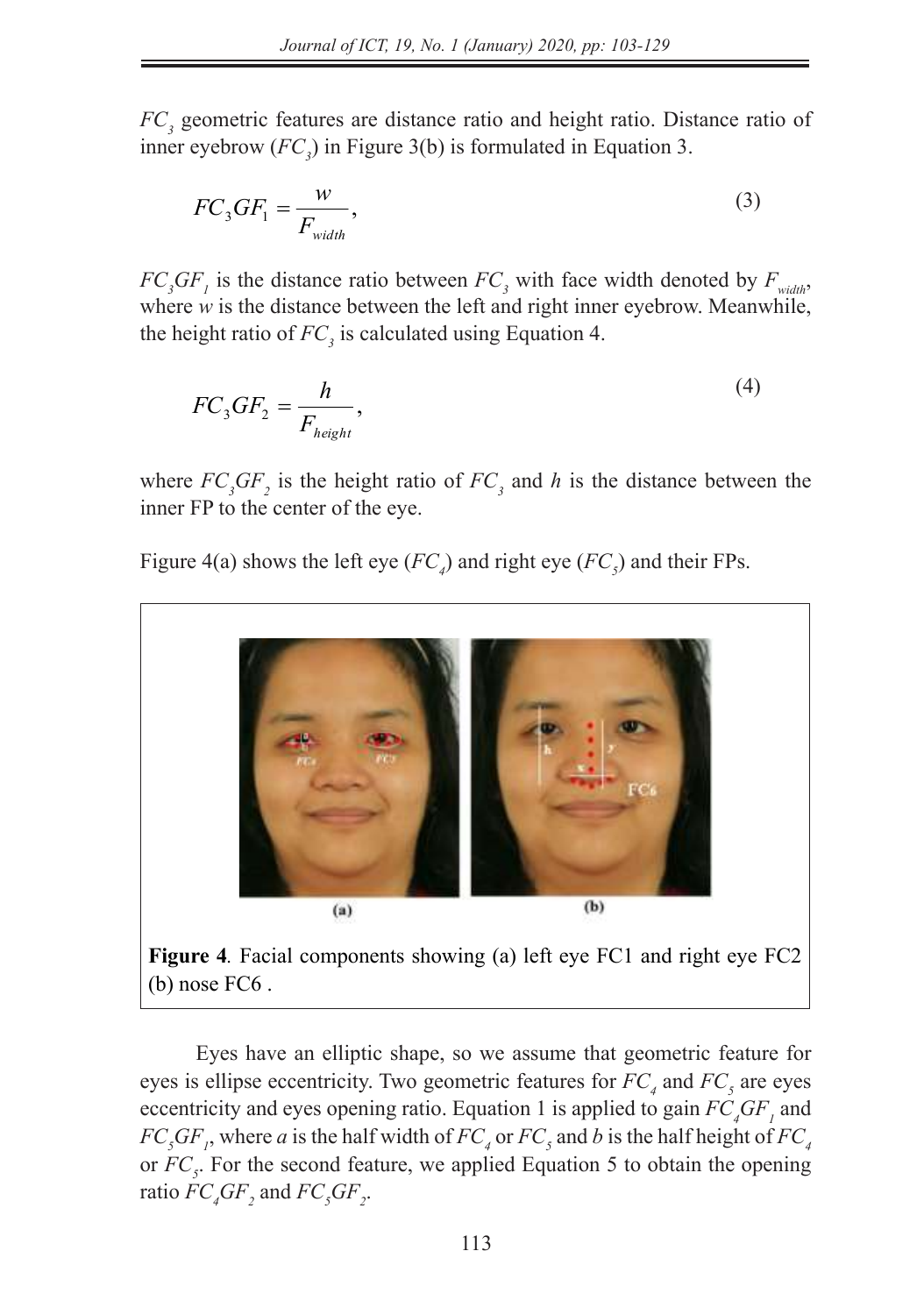*FC5*. For the second feature, we applied Equation (5) to obtain the opening ratio *FC4GF2* and *FC5GF2*.

$$
FC_4GF_2 = \frac{b}{a}.\tag{5}
$$

Figure 4(b) shows nose facial component  $(FC_{\delta})$  with two geometric features: wrinkle ratio and height ratio. Wrinkle ratio  $FC<sub>6</sub>GF<sub>1</sub>$  indicates how shrinking the nose is measured using Equation 6.  $\frac{1}{2}$  and  $\frac{1}{2}$  component  $\left($   $\frac{1}{2}$  $\frac{1}{2}$  $\frac{1}{2}$  $\frac{1}{2}$  $\frac{1}{2}$  $\frac{1}{2}$  $\frac{1}{2}$  $\frac{1}{2}$ 

$$
FC_6GF_1 = \frac{x}{y},\tag{6}
$$

where *x* is  $FC_6$  width and *y* is  $FC_6$  height. The larger the  $FC_6GF_1$  value, the more wrinkled the nose, and vice versa. Height ratio  $FC<sub>6</sub>GF<sub>2</sub>$  is obtained using Equation 7. Equation 7.  $Equation$ <sup>7</sup>. where *x* is  $FC_6$  width and *y* is  $FC_6$  height. The larger the  $FC_6GF_1$ , <sup>6</sup> <sup>2</sup> *<sup>h</sup>*

$$
FC_6GF_2 = \frac{y}{h},\tag{7}
$$

where  $h$  is the distance between the top FP of the eyebrow and the lowest FP of the nose.

Figure 5 shows  $FC_p$ ,  $FC_g$ ,  $FC_g$  and  $FC_{10}$ . The four FCs use eccentricity as the first geometric feature and labeled as  $FC_iGF_j$ , where  $i = 7, \ldots, 10$  refer to the FC numbers. the FC numbers.

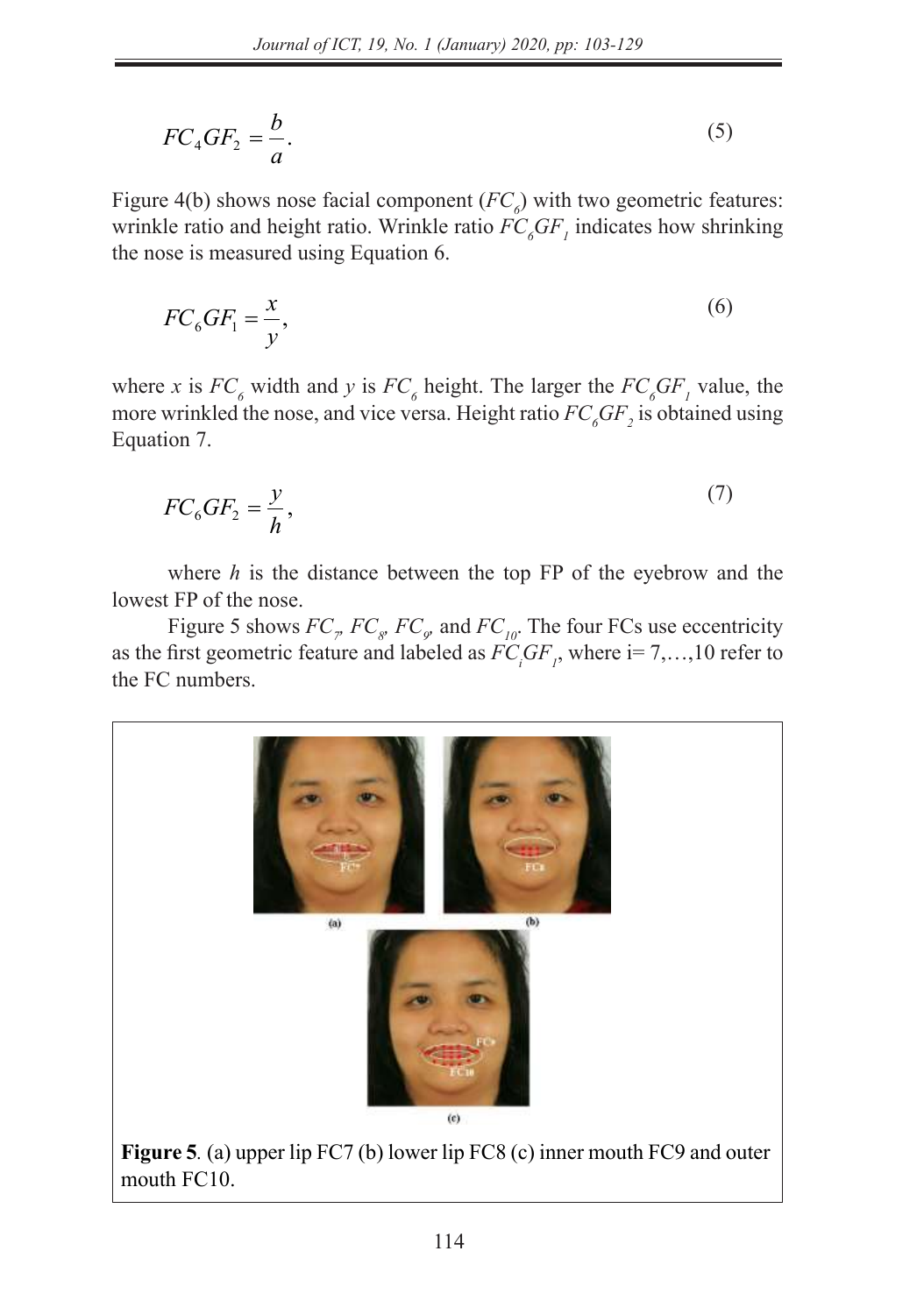We applied Equation 1 to obtain these feature values. The second geometric feature for  $FC_7$  and  $FC_8$  is the thickness ratio, while for  $FC_9$  and  $FC<sub>10</sub>$  is the opening ratio. These values are obtained using Equation 5. We obtained geometric feature values for all facial components after the features extraction process. The next step is fuzzifying these facial components values and entering them into the Fuzzy Facial Components Inference System (FFCIS).

### **Fuzzy Facial Components Inference System (FFCIS)**

We have produced the relevant geometric feature parameters for fuzzy facial component analysis in the previous step. Using resultant parameters as input, we designed FFCIS for each facial component and utilized the Fuzzy Mamdani Inference method (Mamdani, 1974). Thus, from this phase we obtained 10 results of fuzzy facial components parameters  $yFCi$ , where  $i = 1,...,10$  is the number of facial components. The design of an FFCIS is shown in Figure 6. Two inputs for each FFCIS:  $FC_iGF_i$  and  $FC_iGF_2$  refer to the first geometric feature of *i*-th FC and the second geometric feature of *i*-th FC, respectively. A set of rules are mapping input into output using the Fuzzy Mamdani inference method. The output is the facial components parameter  $yFC_i$ .



In this study, psychological knowledge is involved in determining fuzzy parameters. Three factors that need to be considered in fuzzy parameters definition are the: type of membership function, number of membership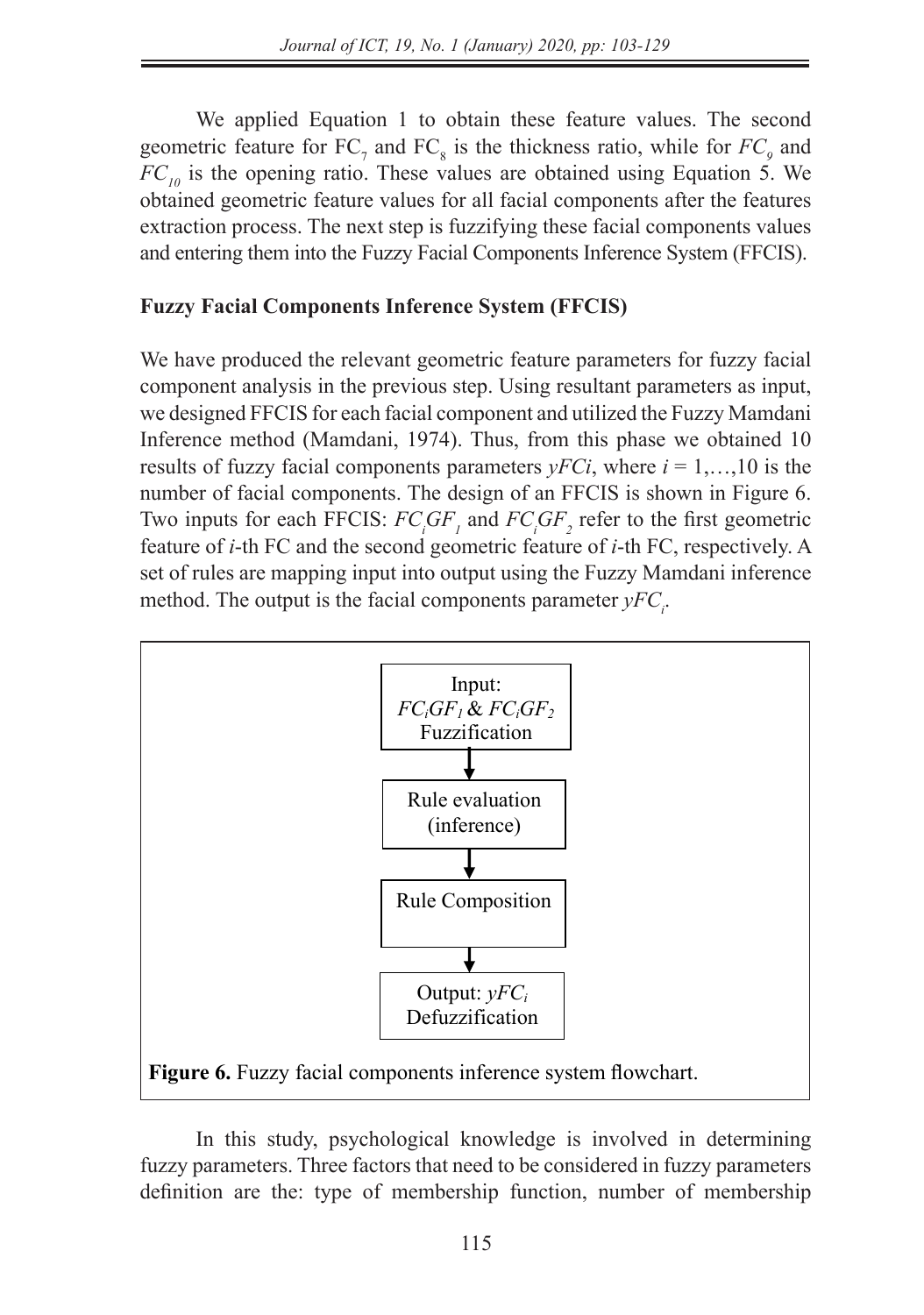number of membership functions in each fuzzy variable, and interval value for each linguistic

functions in each fuzzy variable, and interval value for each linguistic variable. The first factor is determined based on the characteristics of the problem related to fuzzy variables. Triangular membership function is widely used because it to fuzzy variables. Triangular includership function is where used because it is simple and yields a good result (Chaturvedi & Tripathi, 2014). The second factor is the number of membership function for each fuzzy variable which is determined based on psychological knowledge, regarding various states of facial components linguistic conditions. While the last factor, or the interval value of linguistic variables is obtained through experiments on various facial expression images.

The flowchart in Figure 6 describes the FFCIS process. Four main steps The flowchart in Figure 6 describes the FFCIS process. Four main steps are input fuzzification, rule evaluation, rule composition, and defuzzification. In the first step, each input linguistic variable is defined as low, medium, and high. Geometric feature values are fuzzified into fuzzy values using triangular membership functions. Fuzzy triangular membership function is a function which maps a crisp value in the x-axis into a fuzzy value in the y-axis. It uses three parameters  $α1$ ,  $α2$ ,  $α3$  of a triangular curve for fuzzification of any input *x* using Equation 8. triangular curve for fuzzification of any input *x* using Equation (8).

$$
f(x) = 0, x \le \alpha_1 \text{ or } x \ge \alpha_3
$$
  

$$
f(x) = \frac{x - \alpha_1}{\alpha_2 - \alpha_1}, \alpha_1 x \le \alpha_2
$$
  

$$
f(x) = \frac{\alpha_3 - x}{\alpha_3 - \alpha_2}, \alpha_2 x \le \alpha_3
$$
  
(8)

where f(x) is the degree of membership or fuzzy value;  $\alpha_1$ ,  $\alpha_2$ ,  $\alpha_3$  are left, middle, and right parameters of fuzzy triangular membership function. For output, the membership function is a triangular curve, while the linguistic variable depends on the type of facial components. Table 2 lists the output linguistic variables.  $\frac{1}{2}$  is the degree of membership or fuzzy value;  $\frac{1}{2}$  are left, middle, and right parameters parameters parameters  $\frac{1}{2}$ 

Table 2

| No. | <b>FFCIS</b>  | Output  |        | <b>Fuzzy Linguistic Variable</b> |             |
|-----|---------------|---------|--------|----------------------------------|-------------|
|     | Left eyebrow  | $yFC$ , | lower  | normal                           | raised      |
|     | Right eyebrow | $yFC$ , | lower  | normal                           | raised      |
|     | Inner eyebrow | $yFC$ , | closer | normal                           |             |
|     | Left eye      | vFC     | narrow | normal                           | wide        |
|     |               |         |        |                                  | (continued) |

*FFCIS Output Linguistic Var*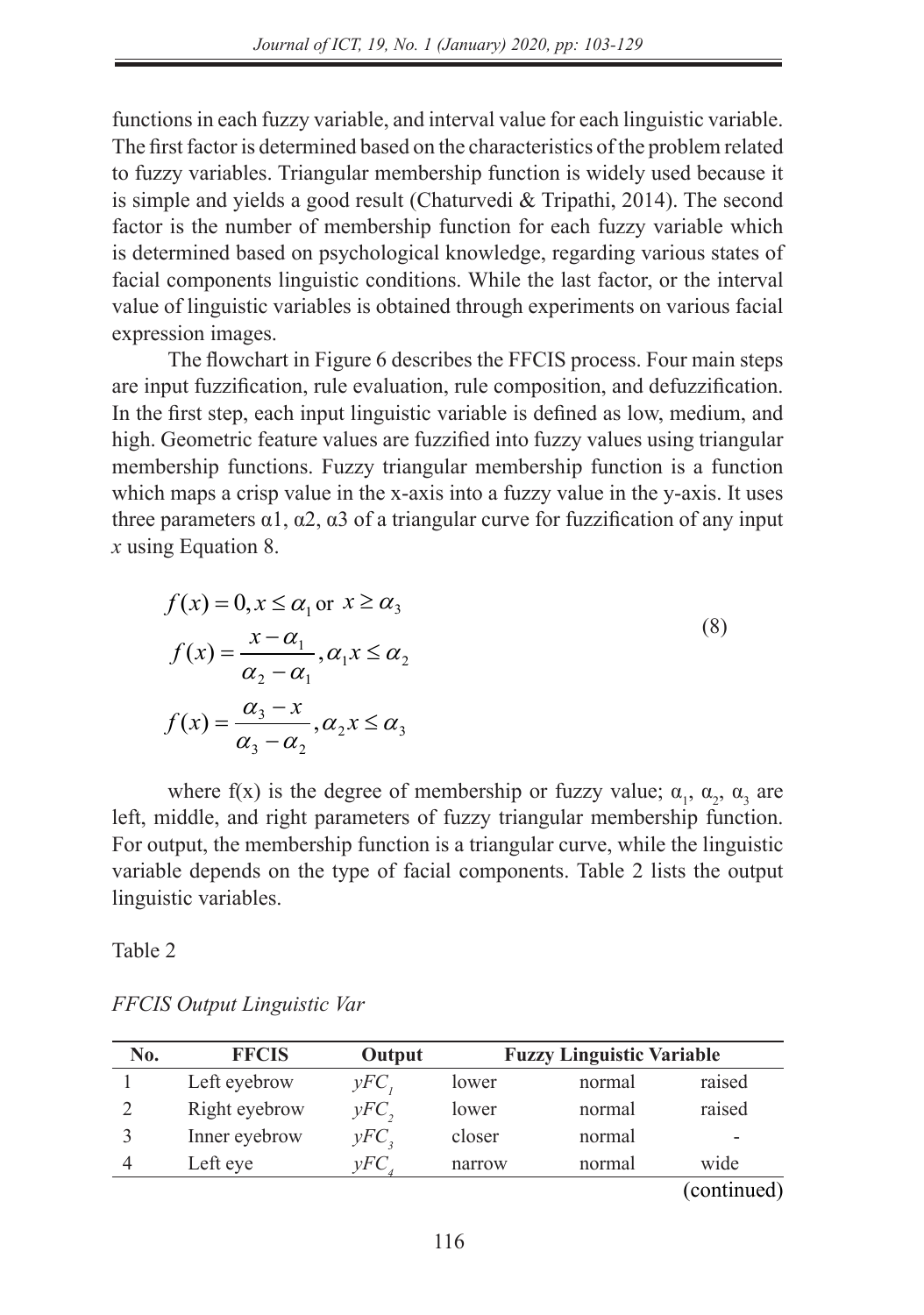| No. | <b>FFCIS</b> | Output           | <b>Fuzzy Linguistic Variable</b> |          |       |  |  |  |  |  |
|-----|--------------|------------------|----------------------------------|----------|-------|--|--|--|--|--|
|     | Right eye    | $yFC_s$          | narrow                           | normal   | wide  |  |  |  |  |  |
| 6   | <b>Nose</b>  | $yFC_{\epsilon}$ | normal                           | wrinkled | -     |  |  |  |  |  |
|     | Upper lip    | $yFC$ ,          | thin                             | normal   | thick |  |  |  |  |  |
| 8   | Lower lip    | $yFC_s$          | thin                             | normal   | thick |  |  |  |  |  |
| 9   | Inner mouth  | $yFC_a$          | tight                            | normal   | open  |  |  |  |  |  |
| 10  | Outer mouth  | $yFC_{10}$       | tight                            | normal   | open  |  |  |  |  |  |

As we can see in Table 2, our fuzzy facial components model has 10 separated FFCIS and 10 output parameters. Each output has different fuzzy linguistic variables. For example, the eyes have three linguistic variables: narrow, normal, and wide; while the mouth has three different linguistic variables: tight, normal, and wide. The output linguistic variables depend on facial components traits and psychological knowledge. The interval value is from zero to one.

The next step is rule evaluation. Each FFCIS owns separate rules. A set of rules has been stored in each FFCIS' inference engine. We enumerated all possible input linguistic conditions at the antecedent part and related it with output at the consequence part based on psychological knowledge. As an example, the left eyebrow FFCIS has nine rules. One of its rules is:

IF eccentricity is *low* AND distance ratio is *low* THEN *yFC*, is *lower*.

Rule composition uses fuzzified input to evaluate FFCIS rules. This step yields an area of rule aggregation which matches with the input conditions. The last step, defuzzification is applied to the output area using centroid of gravity method to achieve the result of  $yFC$  value. We implemented our FFCIS model using MATLAB 2014 software. The results were a set of fuzzy facial components (FFC) parameters,  $yFC_i$ . Next, these output FFC parameters became input and proceeded to the emotion recognition inference system. Figure 7 shows the example of FFCIS membership functions for  $FC<sub>1</sub>$  with (a) eccentricity input; (b) distance ratio input; and (c)  $yFC<sub>1</sub>$  output.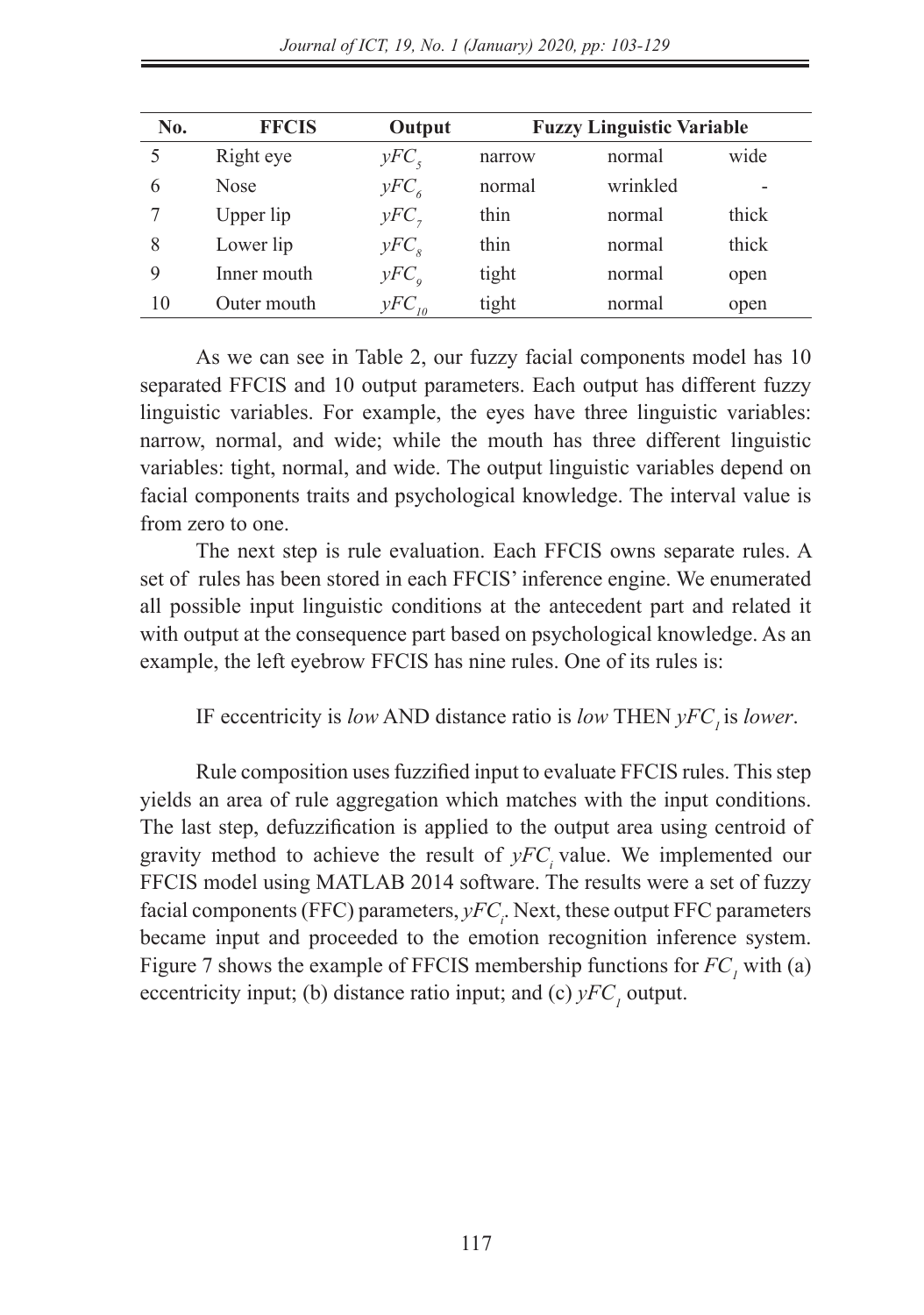

#### **Emotion recognition Emotion recognition** Emotion recognition is the last process in our proposed model. The objective is to classify facial

Emotion recognition is the last process in our proposed model. The objective ence and inference engine for the function of the proposed media. The experiments is to classify facial expression into six basic emotion classes (happy, sad, angry, disgusted, fearful, and surprised). We designed an inference engine for each basic emotion; six Fuzzy Inference Systems (FIS) using Sugeno method for six basic emotion classes. The output from each FIS is a value between 0 (low intensity) and 1 (high intensity). This value represents the degree of emotion displayed on a face image. We took the highest emotion FIS output value as the result of emotion classification.

The Fuzzy emotion process is the same as the FFCIS process. A vector of facial components parameters  $yFCi$  becomes the input of Fuzzy emotion. Each Fuzzy emotion has its own rules which are stored in an inference engine. The IF-THEN rules are constructed from the facial components linguistic condition as the antecedent, and the emotion as the consequent. An example of emotion rule for surprised is:

IF  $yFC_i$  is *raise* AND  $yFC_j$  is *raise* AND  $yFC_4$  is *wide* AND  $\gamma F C_5$  is *wide* AND  $\gamma F C_7$  is *thick* AND  $\gamma F C_8$  is *normal* AND  $\gamma F C_{10}$ THEN *Surprised Emotion* is 1 (*high*).

The rule evaluation is the process of scanning relevant rules for some input linguistic conditions. Rules which are triggered by the input are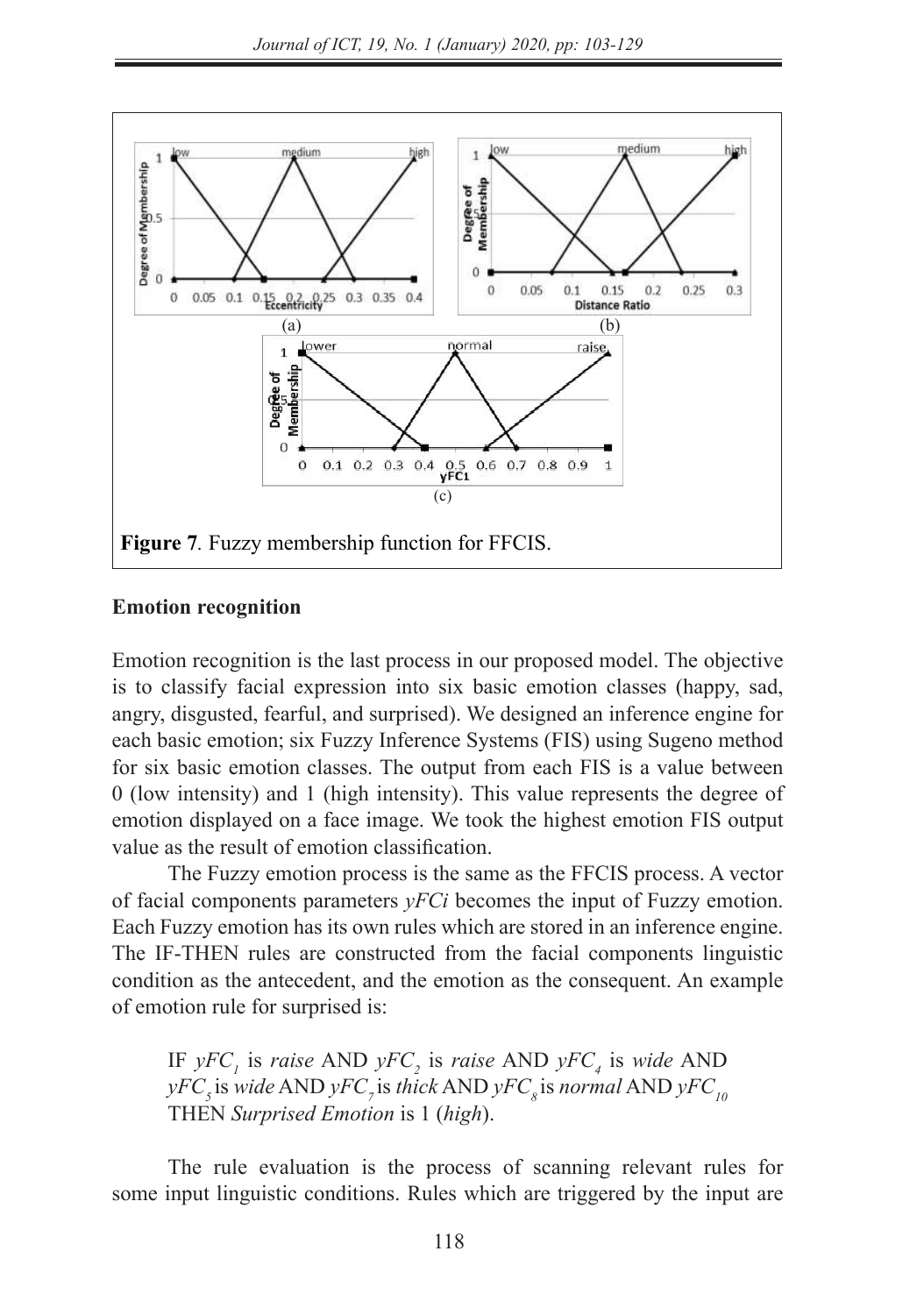composed to build the output area. The last step is the defuzzification process using weighted average sum method which determines the degree of emotion value as in Equation 9.

$$
Z = \frac{\sum_{i=1}^{n} \alpha_i * z_i}{\sum_{i=1}^{n} \alpha_i},
$$
\n(9)

where Z is the defuzzification result or the intensity of fuzzy emotion,  $\alpha$  is the membership degree of input, and z is a real input value on x-axis. The highest *Z* value determines the emotion classification result. where  $Z$  is the defuzion result or the intensity of fuzzy emotion,  $\alpha$  is the membership degree of  $\alpha$ 

#### **EXPERIMENTAL RESULTS**

We carried out an experiment to investigate the performance of our proposed model. We monitored two important aspects: facial component linguistic analysis and emotion recognition performances. The first aspect was gained by testing our proposed fuzzy facial components inference system accuracy using  $CK+$  facial expression dataset (Lucey et al., 2010). The second aspect was obtained by testing the proposed emotion recognition system using four different datasets: CK++, JAFFE, DISFA, and our own facial expressions dataset. We also compared our model to other recognition methods to observe performance using Fuzzy C-Means (FCM) clustering, Fuzzy Inference System (FIS), and Support Vector Machine (SVM). we carried out an experiment to investigate the performance of our

In the first experiment, we tested the performance of our proposed fuzzy facial components inference system by observing the output; a set of linguistic conditions related to an input image which describes states of the facial components. The objective was to measure the correct facial components linguistic conditions. An example of the correct FFCIS output is given in Figure 1 as input: Left eyebrow is normal; right eyebrow is normal; inner eyebrow is normal; left eye is normal; right eye is normal; nose is normal; upper lip is thin; lower lip is thin; inner mouth is tight; outer mouth is normal;

The first experimental result is summarized in Table 3. The first column is emotion classes, while the rest of the columns are the normalized value of correct facial components identification. The last row shows the percentage of correct identification of facial components.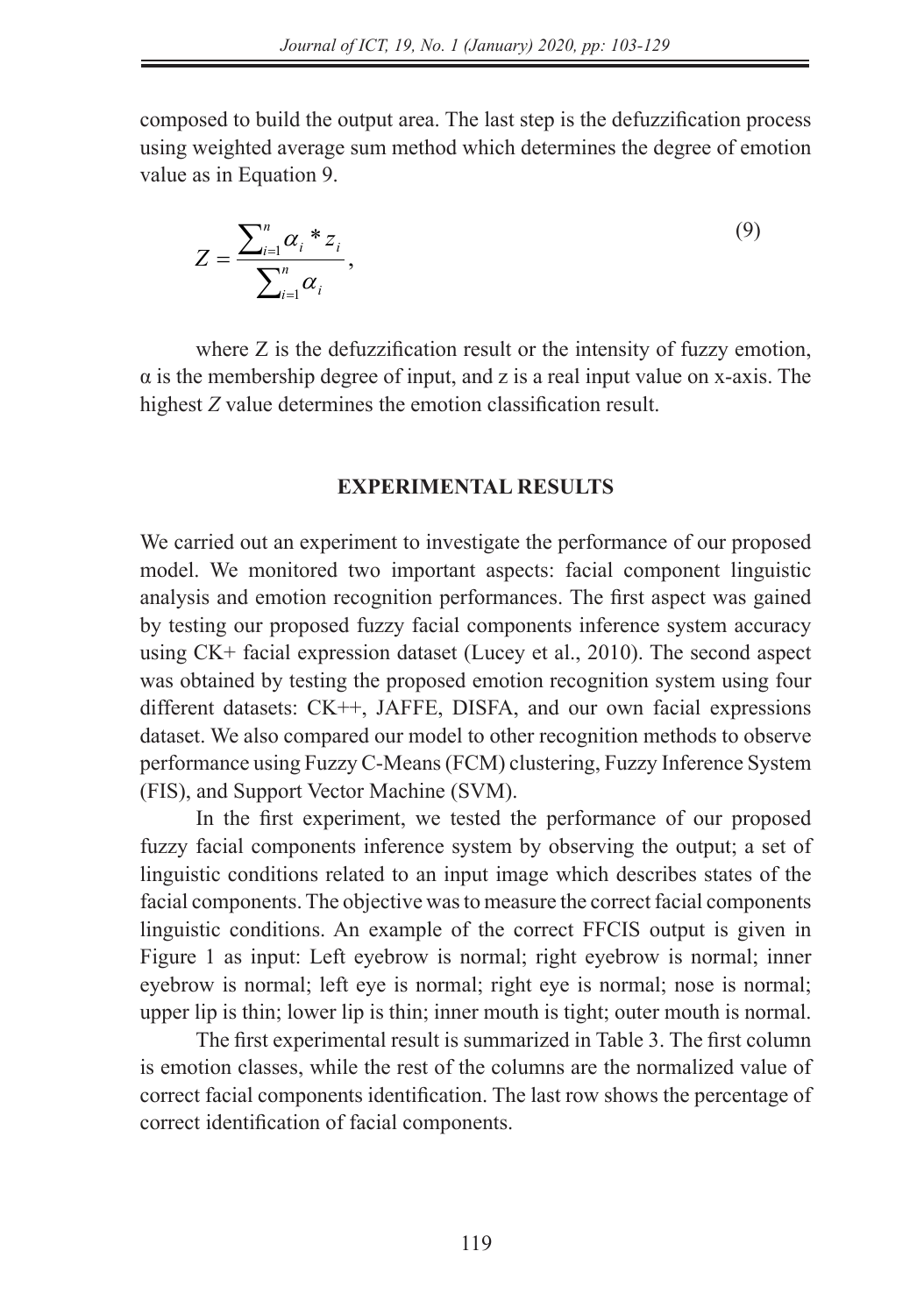### Table 3

| No.            | Emotion                                                                  | <b>Facial Component</b> |      |      |                                                      |           |                              |      |      |        |        |
|----------------|--------------------------------------------------------------------------|-------------------------|------|------|------------------------------------------------------|-----------|------------------------------|------|------|--------|--------|
|                | <b>Class</b>                                                             |                         |      |      | $FC, FC, FC, FC, FC, FC, FC, FC, FC, FC, FC, FC, FC$ |           |                              |      |      |        |        |
| -1             | Angry                                                                    | 0.98                    | 0.98 | 0.98 | 0.93                                                 |           | 0.93 0.98 0.98               |      | 0.98 | 0.98   | 1.00   |
| 2              | Disgusted                                                                | 1.00                    | 1.00 | 1.00 | 0.96 0.96 0.96 1.00                                  |           |                              |      | 1.00 | - 1.00 | - 0.98 |
| $\mathcal{F}$  | Fearful                                                                  | 1(00)                   | 1.00 | 1.00 | 1.00                                                 |           | $1.00 \quad 0.92 \quad 1.00$ |      | 1.00 | 1.00   | 1 00   |
| $\overline{4}$ | Happy                                                                    | 1(00)                   | 1.00 | 1.00 | 1.00                                                 |           | 1.00 0.96 1.00               |      | 0.98 | 0.98   | 0.98   |
| $\sim$         | Sad                                                                      | 1(00)                   | 1.00 | 1.00 | 1.00                                                 |           | 1.00 0.96 0.91               |      | 0.91 | 0.91   | 0.96   |
| 6              | Surprised                                                                | 0.98                    | 0.98 | 1.00 | 1.00                                                 | 1.00 0.98 |                              | 1.00 | 1.00 | 0.93   | 0.98   |
|                | Accuracy (%) 99.26 99.26 99.63 98.22 98.22 95.96 98.18 97.85 96.74 98.24 |                         |      |      |                                                      |           |                              |      |      |        |        |

*Facial Components Identification Resul*

We analyzed the output by comparing facial component linguistic features output with the input image states. We ran the experiment on CK+ dataset consisting of 238 annotated images of six basic emotions: 45 angry, 50 disgusted, 25 fearful, 50 happy, 23 sad and 45 surprised. From Table 3 we can see that the highest identification results is FC3 or inner eyebrow (99.63%) and the lowest identification result is FC6 or nose (95.96%). The average accuracy rate and standard deviation of facial components analysis are 98.15% and 1.07, respectively.

Table 4. shows the example of facial components linguistic features identification results. Six examples for each basic emotion input image describes the high-level linguistic features of facial components in human natural language generated by the system. The blue dots are the AAM facial points detection results. We validated these linguistic conditions based on psychological expert judgment.

The second experiment observed the performance of our proposed model using several facial expression datasets. The objective was to measure the recognition accuracy of our proposed model on different datasets. Figure 8 shows images and labels of six basic emotions recognition results using different facial expression datasets.

Our proposed model selected the highest intensity value amongst six emotion intensity values as a result of fuzzy emotion inference system and classified the input images using the six basic emotions. We used four datasets: CK+ (238 images), JAFFE (183 images), DISFA (149 images), and our own facial expression dataset, Indonesian Mixed Emotion Dataset or IMED (270 images) to test emotion recognition performance. The dataset size is 640x490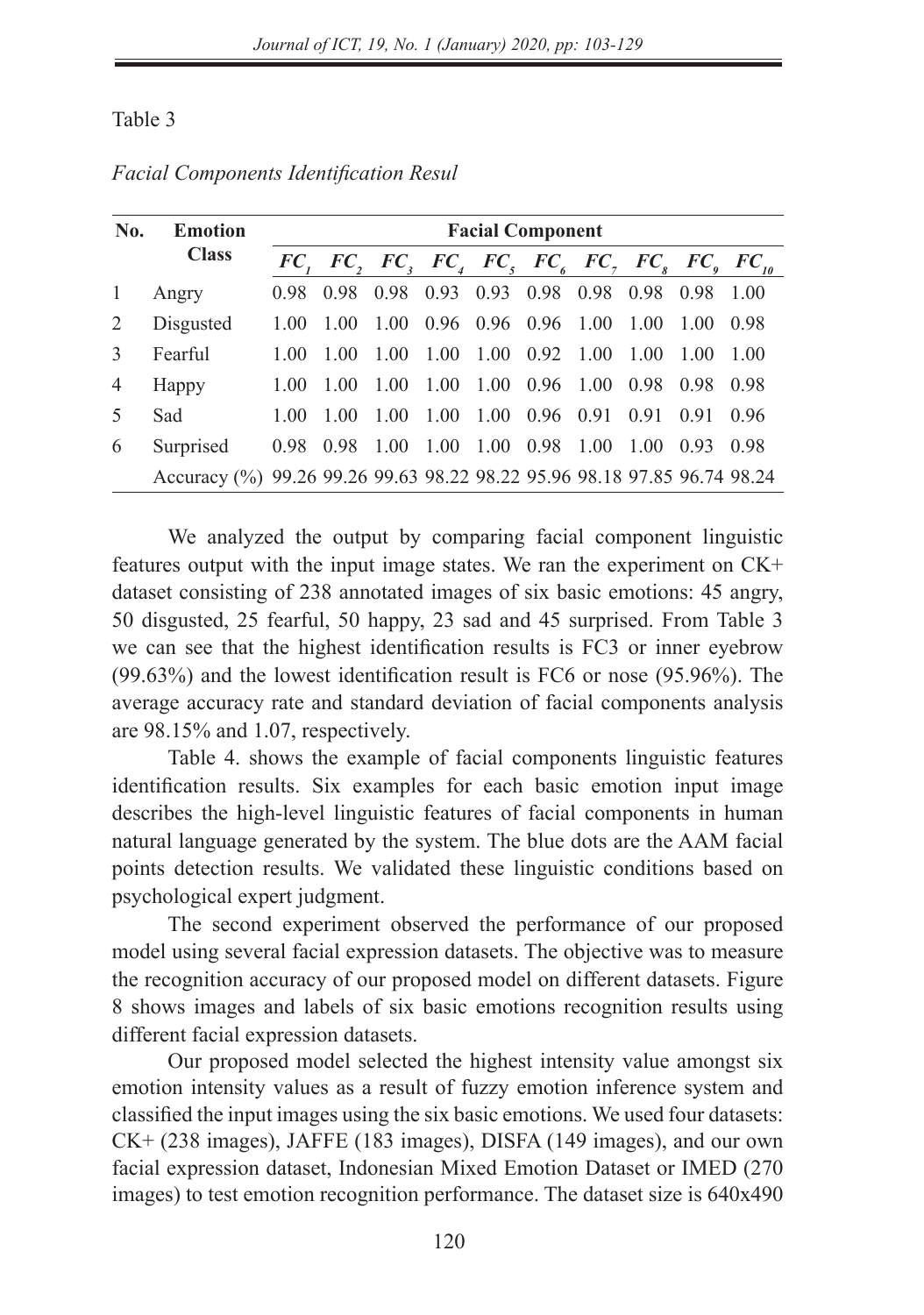pixels for CK+; 256x256 pixels for JAFFE; 1280x720 pixels for DISFA; and 720x480 pixels for IMED. Each image contains a single face with frontal orientation.

## Table 4 Table 4

*Examples of FFCIS output: Facial components linguistic features* Table 4 Examples of FFCIS output: Facial components linguistic features

| <b>Input Image</b> | <b>FFCIS Output:</b><br><b>Linguistic Feature</b>                                                                                                                                                                                           | <b>Input Image</b> | <b>FFCIS Output: Linguistic</b><br>Feature                                                                                                                                                                                                      |
|--------------------|---------------------------------------------------------------------------------------------------------------------------------------------------------------------------------------------------------------------------------------------|--------------------|-------------------------------------------------------------------------------------------------------------------------------------------------------------------------------------------------------------------------------------------------|
| Angry              | left evebrow is normal<br>right eyebrow is normal<br>inner evebrow is normal<br>left eye is narrow<br>right eye is narrow<br>nose is wrinkled<br>upper lip is thin<br>lower lip is thin<br>inner mouth is tight<br>outer mouth is tight     | Happy              | left evebrow is normal<br>right eyebrow is normal<br>inner eyebrow is normal<br>left eye is normal<br>right eye is normal<br>nose is normal<br>upper lip is thin<br>lower lip is normal<br>inner mouth is normal<br>outer mouth is open         |
| Disgusted          | left eyebrow is normal<br>right eyebrow is normal<br>inner eyebrow is closer<br>left eye is narrow<br>right eye is narrow<br>nose is wrinkled<br>upper lip is thin<br>lower lip is normal<br>inner mouth is normal<br>outer mouth is normal | Sad                | left eyebrow is raised<br>right eyebrow is raised<br>inner eyebrow is closer<br>left eye is normal<br>right eye is normal<br>nose is normal<br>upper lip is thin<br>lower lip is thin<br>inner mouth is tight<br>outer mouth is tight           |
| Fearful            | left eyebrow is raised<br>right eyebrow is raised<br>inner eyebrow is normal<br>left eye is normal<br>right eye is normal<br>nose is normal<br>upper lip is thin<br>lower lip is thin<br>inner mouth is tight<br>outer mouth is normal      | Surprised          | left eyebrow is raised<br>right eyebrow is raised<br>inner eyebrow is normal<br>left eye is wide open<br>right eye is wide open<br>nose is wrinkled<br>upper lip is normal<br>lower lip is normal<br>inner mouth is open<br>outer mouth is open |

Furthermore, we displayed the confusion matrix which represents the emotion recognition results of our proposed model on facial expression datasets: CK+, JAFFE, DISFA, and IMED. Confusion matrix represents the performance of the classification model. Rows display the number of prediction results, while columns indicate the actual classes. Table 4(a) represents the confusion matrix for CK+ dataset; Table 4(b) is the confusion matrix for JAFFE dataset; Table 4(c) is the confusion matrix for DISFA dataset; and Table 4(d) is the confusion matrix for IMED dataset.

The second experiment observed the performance of our proposed model using several facial facial facial facial facial facial facial facial facial facial facial facial facial facial facial facial facial facial facial facia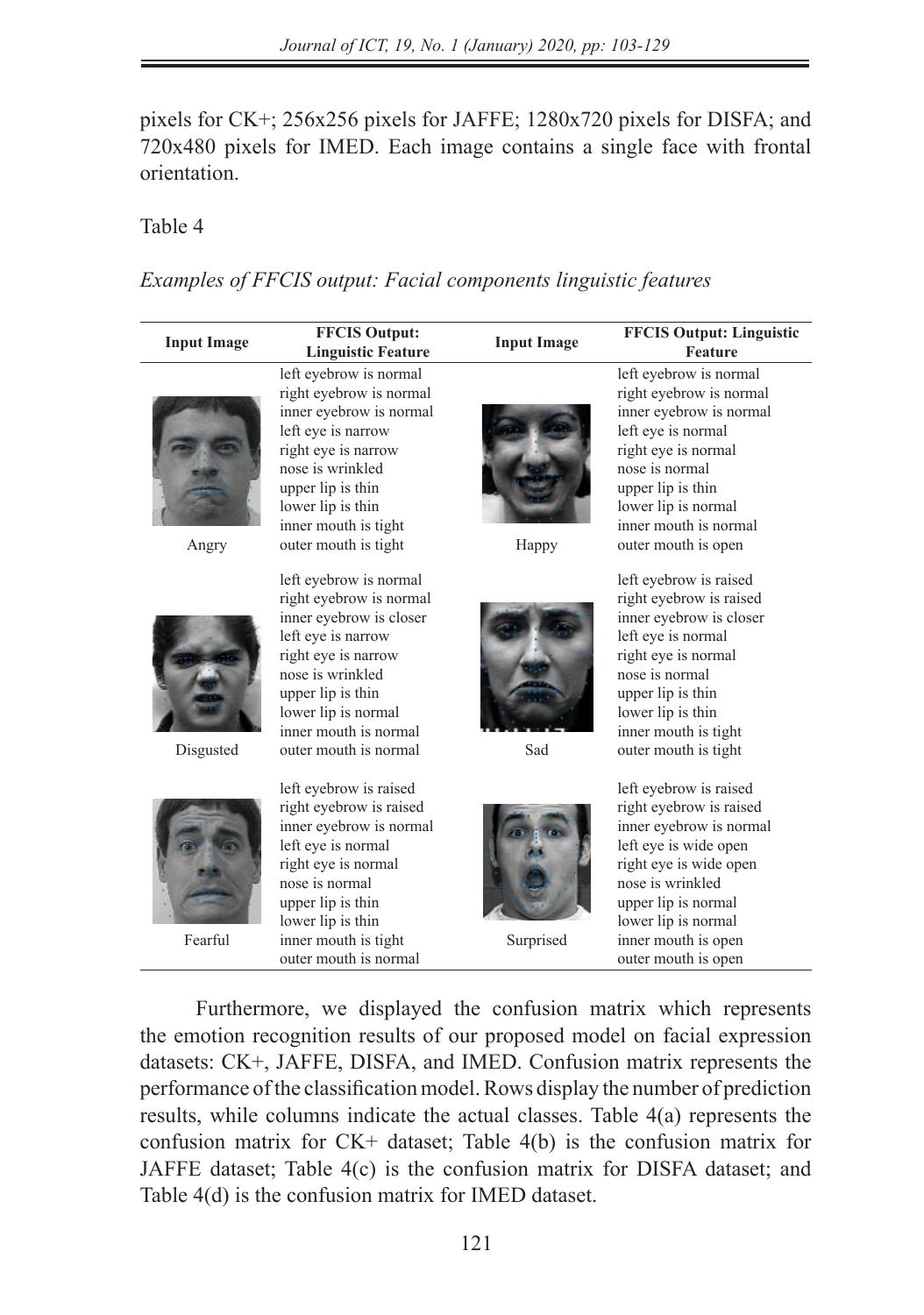

**Figure 8**. Emotion recognition using different datasets (a) CK+; (b) JAFFE; (c) DISFA; (d) IMED.

Table 4  $I \ddot{a}$ ULC 4

*Confusion matrices using different datasets* 

|         |                       |                | $(a)$ CK+      |                |                |                |               | $(b)$ JAFFE          |         |                |                     |                |                |          |                |
|---------|-----------------------|----------------|----------------|----------------|----------------|----------------|---------------|----------------------|---------|----------------|---------------------|----------------|----------------|----------|----------------|
| Emo. An |                       | dis            | fe             | ha             | sa             |                |               | su Prec. Emo. An dis |         |                | fe                  | ha             | sa             |          | su Prec.       |
| an      | 43                    |                |                | 0              | $\theta$       | $\overline{0}$ | 0.96          | an                   | 25      | $\theta$       | $\overline{0}$      | 2              |                | 2        | 0.83           |
| di      | $\mathbf{0}$          | 48             |                | $\theta$       | 1              | $\overline{0}$ | 0.96          | di                   | 2       | 26             | $\overline{0}$      |                | $\theta$       |          | 0.87           |
| fe      | $\overline{0}$        | $\overline{0}$ | 23             | $\overline{0}$ | 2              | $\overline{0}$ | 0.92          | fe                   | 2       | $\overline{0}$ | 26                  | $\overline{0}$ | $\overline{0}$ | 3        | 0.84           |
| ha      | $\overline{0}$        | $\overline{0}$ | $\overline{0}$ | 49             | $\overline{0}$ | -1             | 0.98          | ha                   | 4       | $\overline{0}$ |                     | 26             | $\overline{0}$ | $\theta$ | 0.84           |
| sa      |                       |                | $\theta$       | $\overline{0}$ | 21             | $\overline{0}$ | 0.91          | sa                   | 2       | $\overline{0}$ | 2                   | $\overline{0}$ | 25             | 2        | 0.81           |
| su      | $\overline{0}$        | $\theta$       |                | $\overline{0}$ | $\overline{0}$ | 44             | $\sqrt{0.97}$ | su                   | $\perp$ | $\overline{0}$ | $\overline{0}$      | $\theta$       | -1             | 28       | $ 0.93\rangle$ |
|         | Rec. 0.98 0.96 0.88 1 |                |                |                | 0.87 0.98      |                |               | Rec. 0.69            |         | -1             | 0.90 0.90 0.93 0.78 |                |                |          |                |

 $_{\rm (continued)}$ (continued)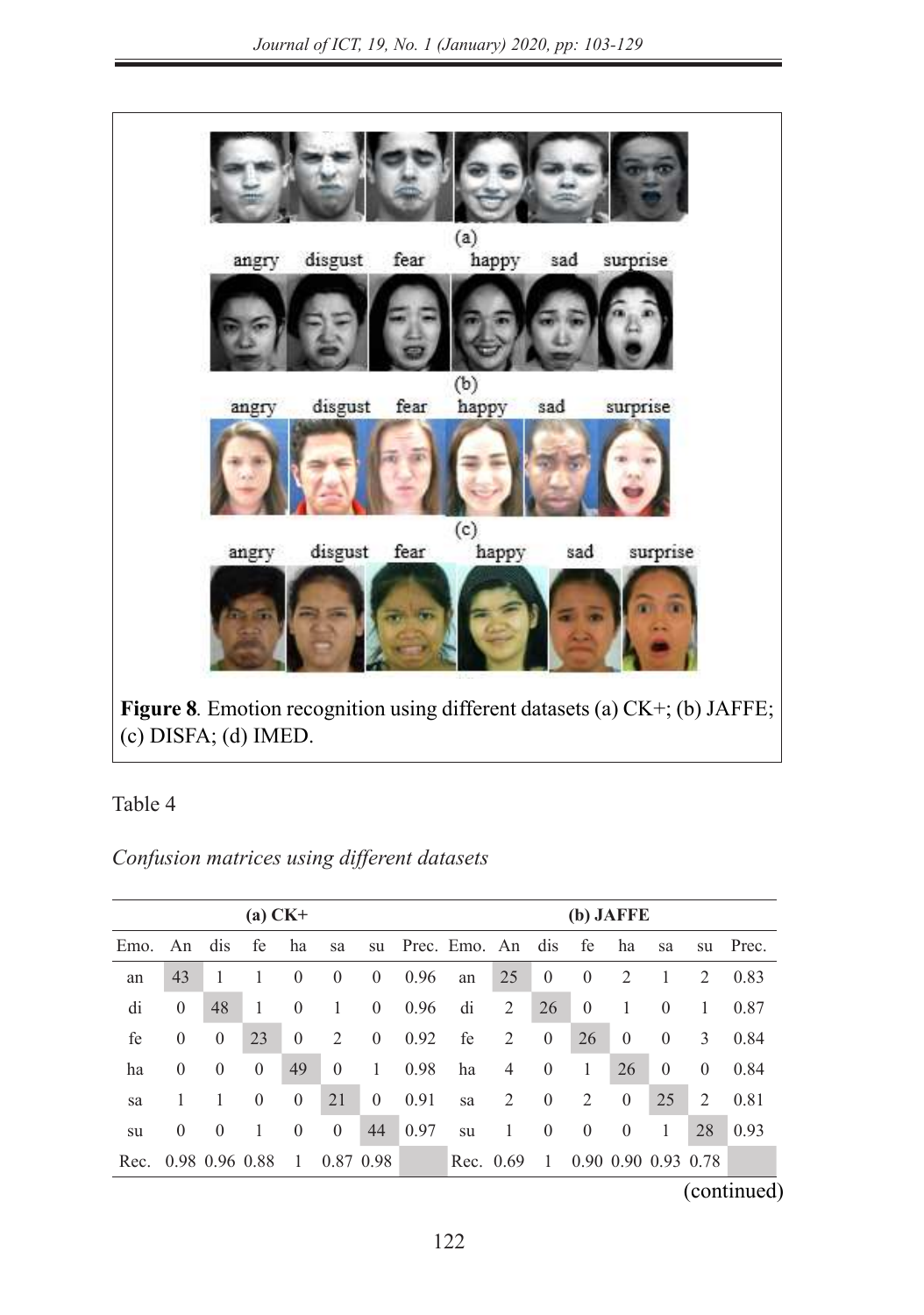|      |                |          | (c) DISFA |          |                               |                |      |                      |          |              |                          | $(d)$ IMED     |          |                |       |
|------|----------------|----------|-----------|----------|-------------------------------|----------------|------|----------------------|----------|--------------|--------------------------|----------------|----------|----------------|-------|
| Emo. | an             | dis      | fe        | ha       | sa                            |                |      | su Prec. Emo. An dis |          |              | fe                       | ha             | sa       | su             | Prec. |
| an   | 22             | 1        | $\Omega$  | 2        | 1                             | $\overline{0}$ | 0.85 | an                   | 39       | $\theta$     | 2                        | 2              | 2        | $\theta$       | 0.87  |
| di   | 1              | 28       | 1         | $\theta$ | $\theta$                      | $\overline{0}$ | 0.93 | di                   | 2        | 40           | 1                        | 2              | $\theta$ | $\overline{0}$ | 0.89  |
| fe   | $\overline{0}$ | $\theta$ | 22        | $\theta$ | 1                             | 1              | 0.92 | fe                   | 3        | 1            | 39                       | 2              | $\theta$ | $\theta$       | 0.87  |
| ha   | 2              | $\theta$ | $\theta$  | 21       | $\theta$                      | $\overline{0}$ | 0.91 | ha                   | $\theta$ | 1            | 3                        | 40             | 1        | $\Omega$       | 0.89  |
| sa   | 1              | $\theta$ | $\theta$  | 2        | 18                            | $\mathbf{0}$   | 0.86 | sa                   | 3        | $\mathbf{0}$ | $\mathbf{0}$             | 2              | 40       | $\theta$       | 0.89  |
| su   |                | $\Omega$ | $\Omega$  | 1        | $\Omega$                      | 23             | 0.92 | su                   | 1        | $\theta$     | $\mathbf{0}$             | $\overline{2}$ | 1        | 41             | 0.91  |
| Rec. |                |          |           |          | 0.81 0.97 0.96 0.81 0.90 0.96 |                |      |                      |          |              | 0.81 0.95 0.87 0.80 0.91 |                |          | -1             |       |

\*an = angry; dis = disgusted; fe = fearful; ha = happy; sa = sad; su = surprised; prec = precision;  $rec = recall$ 

We can see from Table 4 precision and recall scores for each emotion class. Precision indicates the prediction correctness, while recall indicates how correct the recognition result is to the actual data. Table  $4(a)$  is the CK+ confusion matrix and the highest precision score is 0.98 for happy. This means that 49 images from the happy class were correctly classified as happy by the system, with only one image misclassified as surprised. The lowest precision score is 0.91 for sad, with two misclassified images: angry and disgusted. The highest recall score in Table 4 is 1 for happy. This implies that none of the images were misclassified as happy. While the lowest recall score is sad, with one image of disgusted and two images of fearful misclassified as sad. Table 4(b) is the confusion matrix for the JAFFE dataset. It shows that the highest precision score is 0.93 for surprised and the lowest precision score is 0.81 for sad. Meanwhile, the highest recall score is 1 for disgusted and the lowest recall score is 0.69 for angry. Recall score is low for angry in JAFFE because some images from the other classes besides happy are misclassified as angry. Table 4(c) is the confusion matrix for DISFA dataset. It shows that the highest precision score is 0.93 for disgusted and the lowest precision score is 0.85 for angry. Meanwhile, the highest recall score is 0.97 for disgusted and the lowest recall score is 0.81 for angry and happy. Table 4(d) is the confusion matrix for IMED dataset. It shows that the highest precision score is 0.91 for surprised and the lowest precision score is 0.87 for angry and fearful. The highest recall score is 1 for surprised and the lowest recall score is 0.80 for happy.

We summarized confusion matrices in Table 5 and displayed the results using classification measurement tools: average precision, average recall, average accuracy, and F1-score of multiclass to measure recognition performance. The result is displayed in Table 5.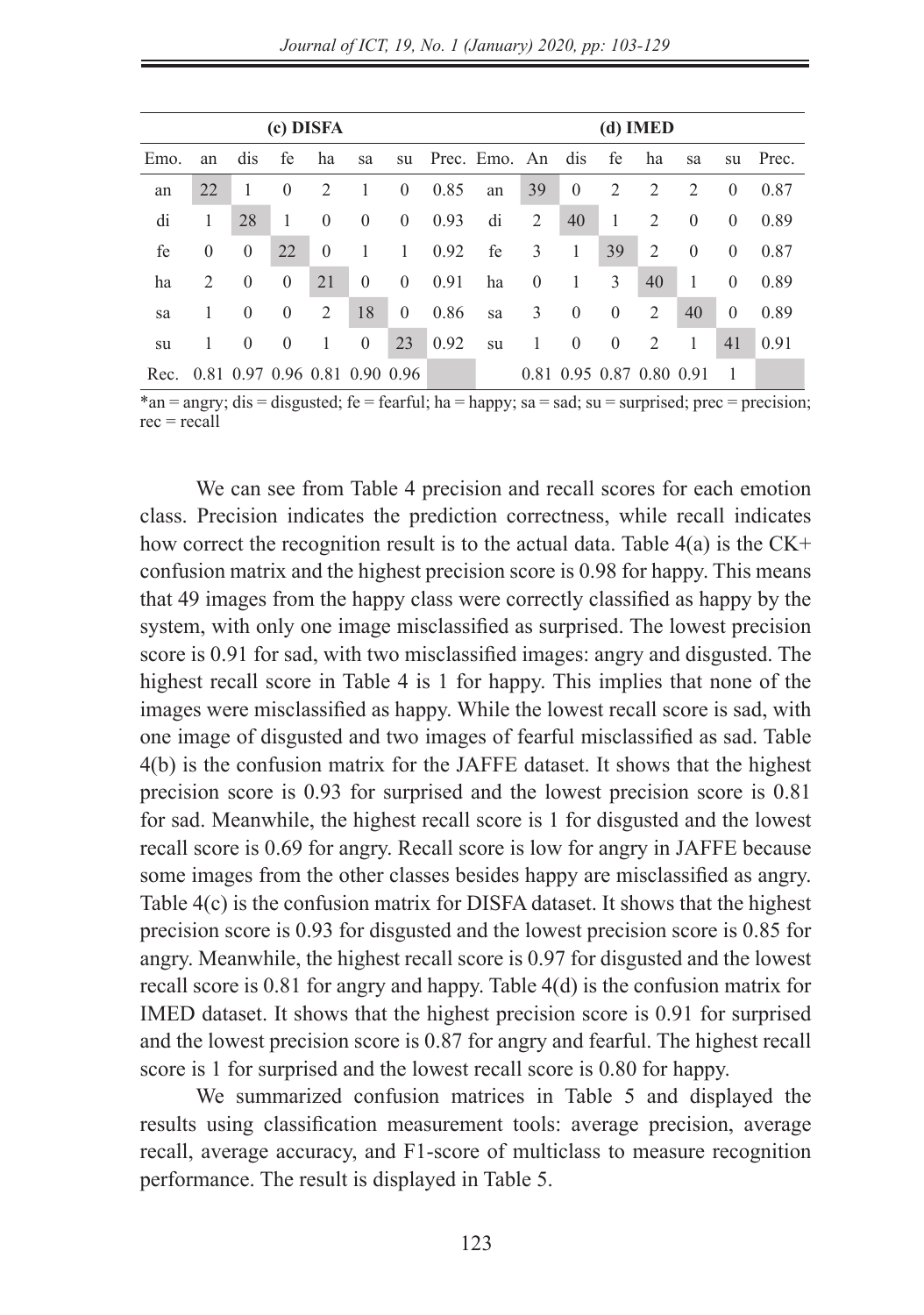### Table 5

| <b>Dataset</b> | Accuracy | <b>Precision</b> | Recall | <b>F1-score</b> |
|----------------|----------|------------------|--------|-----------------|
| $CK+$          | 0.958    | 0.951            | 0.946  | 0.948           |
| <b>JAFFE</b>   | 0.853    | 0.853            | 0.865  | 0.859           |
| <b>DISFA</b>   | 0.899    | 0.898            | 0.901  | 0.899           |
| <b>IMED</b>    | 0.885    | 0.885            | 0.890  | 0.887           |

*Recognition results from different datasets*

We can see from each row that the performance of our proposed model is consistent and high, indicated by the uniform values of average precision, recall, accuracy and F1 score in each class.

The last experiment compared the performance of the proposed model with other classifiers: Fuzzy C-Means (FCM), Fuzzy Inference System (FIS), and Support Vector Machines (SVM). The experiment used CK+ dataset (238 images) and classified six classes of basic emotions. A comparison of the results is shown in Table 6.

#### Table 6

*Recognition results using different methods*

| <b>Dataset</b> | Accuracy | <b>Precision</b> | Recall | <b>F1-score</b> |
|----------------|----------|------------------|--------|-----------------|
| <b>FCM</b>     | 0.833    | 0.830            | 0.830  | 0.830           |
| <b>FIS</b>     | 0.724    | 0.720            | 0.730  | 0.725           |
| <b>SVM</b>     | 0.925    | 0.930            | 0.930  | 0.930           |
| Proposed model | 0.958    | 0.950            | 0.950  | 0.950           |

Table 6 shows that our proposed model obtained the highest accuracy, precision, recall, and F1-scores; followed by SVM, FCM, and lastly, FIS.

Figure 9 (a) is a graphic representation of the results in Table 5, similarly, the graph in Figure 9(b) is a graphic representation of the results in Table 6. The bar graph represents different measurement tools (accuracy, precision, recall, and F1-score) in Figure 9(a). The bars have uniform height in each dataset (CK+, JAFFE, DISFA, and IMED). This implies that the proposed model showed good performance in different datasets. Meanwhile, in Figure 9(b), our proposed model (the yellow bar) outperformed other classifiers in terms of average accuracy, precision, recall, and F1-scores.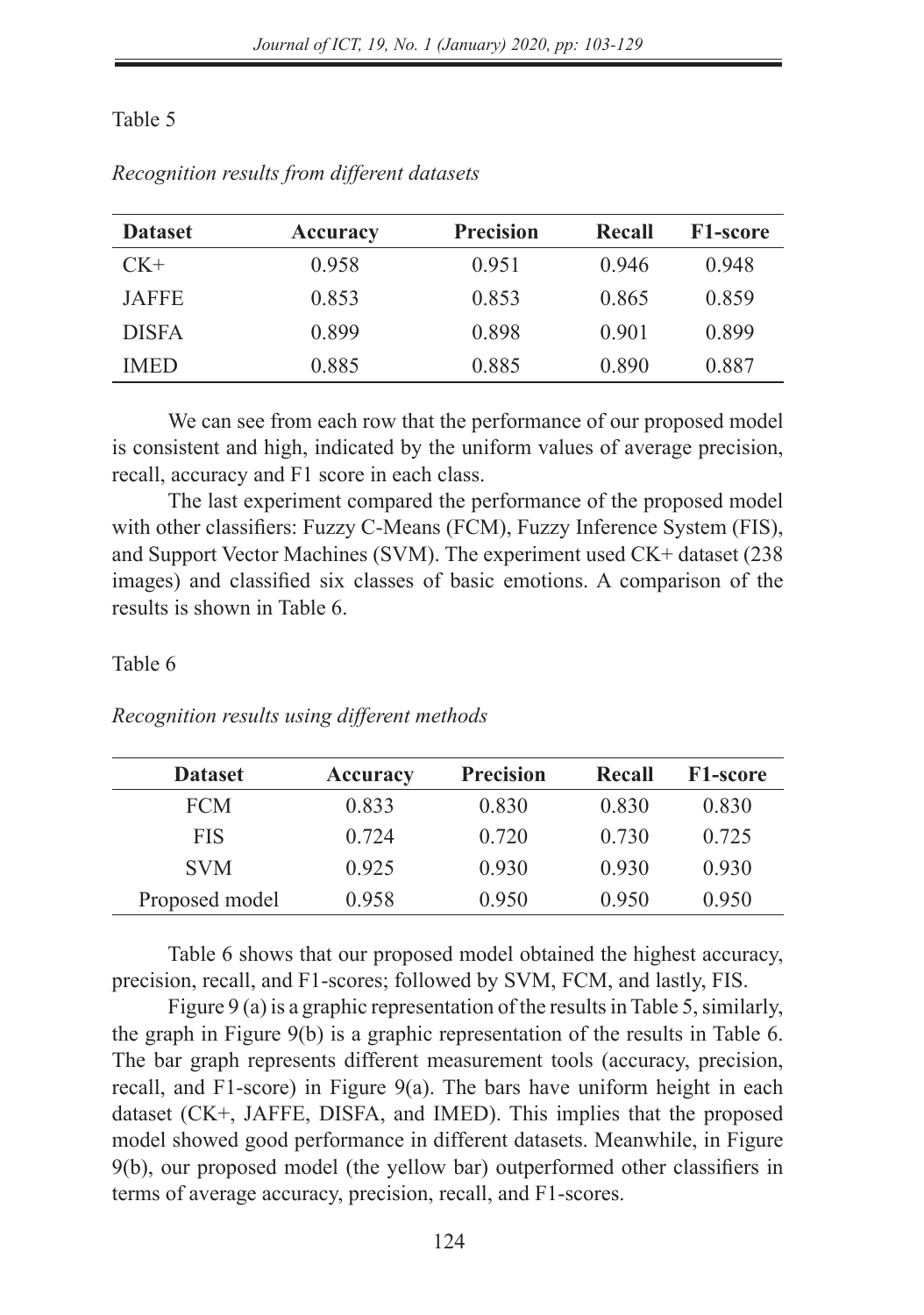*Journal of ICT, 19, No. 1 (January) 2020, pp: 103-129*



#### **DISCUSSION**  $\mathbf{p}_{\text{IDC}}$  copies in  $\mathbf{q}_{\text{IDC}}$

From the results of the experiment we can observe two aspects: the performance of facial components linguistic analysis and the performance of emotion recognition using our proposed fuzzy linguistic facial features and fuzzy emotion inference system. The first aspect has been reviewed in Table 3, given that the average accuracy and standard deviation of facial components identification is  $98.15\% \pm 1.07$ . This high value is reached because the geometric features extraction has given the best feature descriptors to the FFCIS subsystem. FFCIS rule-based is also powerful in analyzing facial components linguistic conditions. Here we demonstrated that the knowledge developed from psychological rules is the determining factor, resulting in the developed nom psychological rates is the determining ractor, restating in the correct identification of facial components linguistic conditions. The second aspect is the emotion recognition performance. Our proposed model gained a satisfactory recognition result with an accuracy rate of 0.958 surpassing other classifiers. The strength of our proposed model in comparison to other methods is that we applied a fuzzy facial components inference and fuzzy emotion inference, where knowledge is stored in the system. Thus, we did not require any training data for the classification process, unlike FCM and SVM. The difference between the proposed model and the other three classifiers (FCM, FIS, and SVM) is in the image features. We used high-level linguistic facial components features while other classifiers processed whole face images as input. In our model, we processed only important facial points and avoided processing whole images which did not contribute emotion signals in certain parts. Thus, we accelerated the features extraction process by using geometric facial components features.<br>The difference between the proposed model and the other three classifiers (FCM, FIS, and SVM) is in the other three classifiers (FCM, FIS, and SVM) is in the other three classifiers (FCM, FIS, a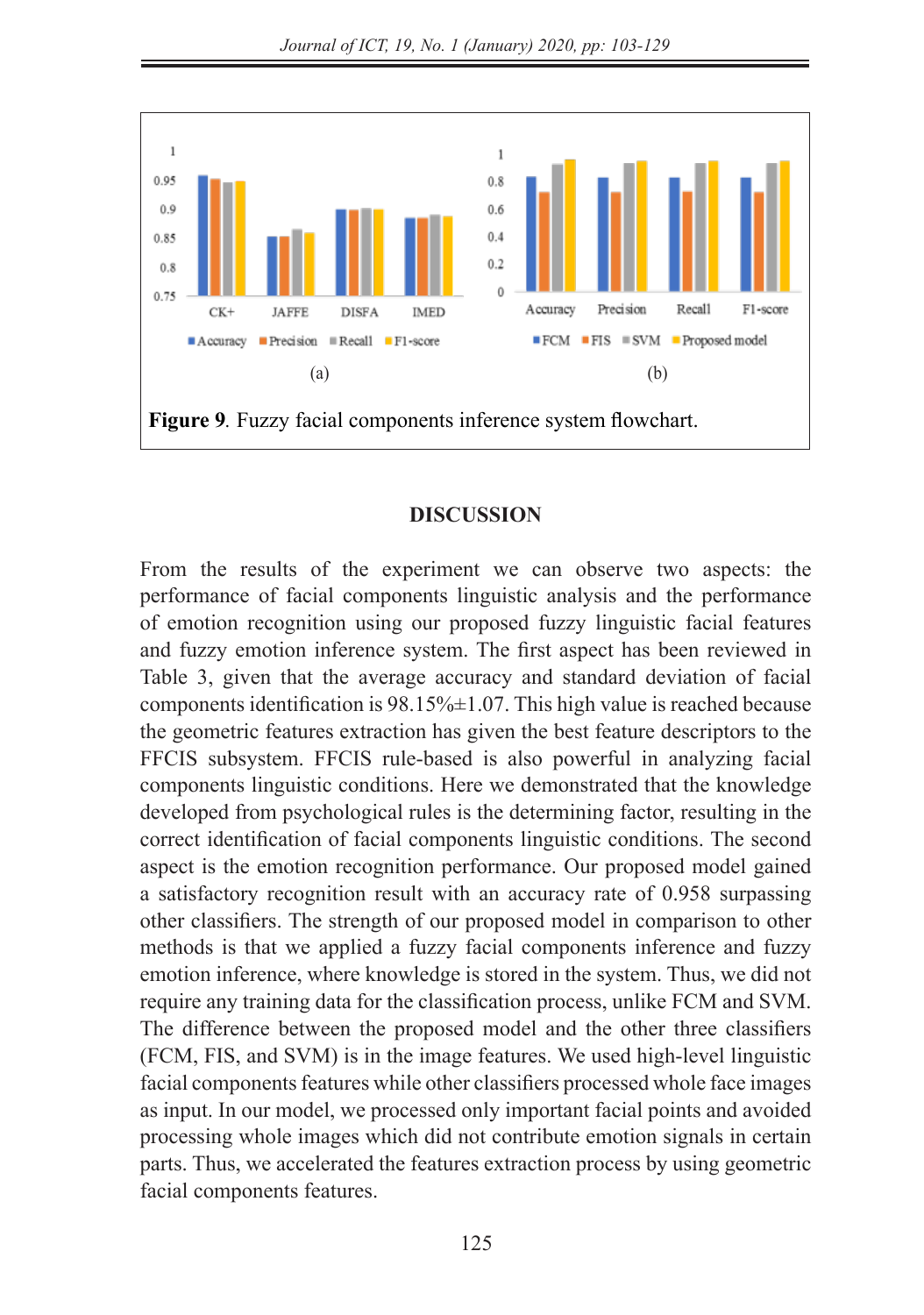### **CONCLUSION**

In this paper, we have adopted a novel approach in emotion recognition employed by psychology experts using high-level linguistic features of facial components. We designed an emotion recognition model which comprises four main methods: facial point detection by AAM; geometric features extraction; fuzzy facial inference system; and emotion recognition using fuzzy inference system. The objective is to classify six basic classes of emotion: happy, sad, angry, disgusted, fearful, and surprised. The performance of the proposed model was analyzed by investigating the facial components linguistic analysis and the emotion classification results. The proposed model showed high recognition in both facial components linguistic analysis and emotion recognition tested on different facial expression datasets and compared with other classifiers. The strength of the model is in the adaptive fuzzy rules which apply psychological knowledge. The enhancement in knowledge and refinement of fuzzy parameters are crucial to secure more accurate recognition results in future. Fuzzy facial components analysis is potentially applicable in various fields which consider facial components linguistic features in observations such as pain detection, stress detection, lie detection, and animation reconstruction. Moreover, fuzzy emotion recognition can help people with emotional disorders (e.g. Alexithymia, Asperger syndrome, and Autism) to recognize emotions.

### **ACKNOWLEDGMENT**

The authors would like to express their appreciation to colleagues for contributing their expertise in this research. The first author would also like to thank the Indonesia Endowment Fund for Education for funding this doctoral study.

#### **REFERENCES**

- Chakrabarti, D., & Dutta, D. (2013). Facial Expression Recognition Using Eigenspaces. *Procedia Technology*, *10*, 755–761. doi: 10.1016/j. protcy.2013.12.419
- Chaturvedi, A., & Tripathi, A. (2014). Emotion Recognition using Fuzzy Rule-based System. *International Journal of Computer Applications*, *93*(11), 8887. Retrieved from http://ijcaonline.com/archives/volume93/ number11/16260-5920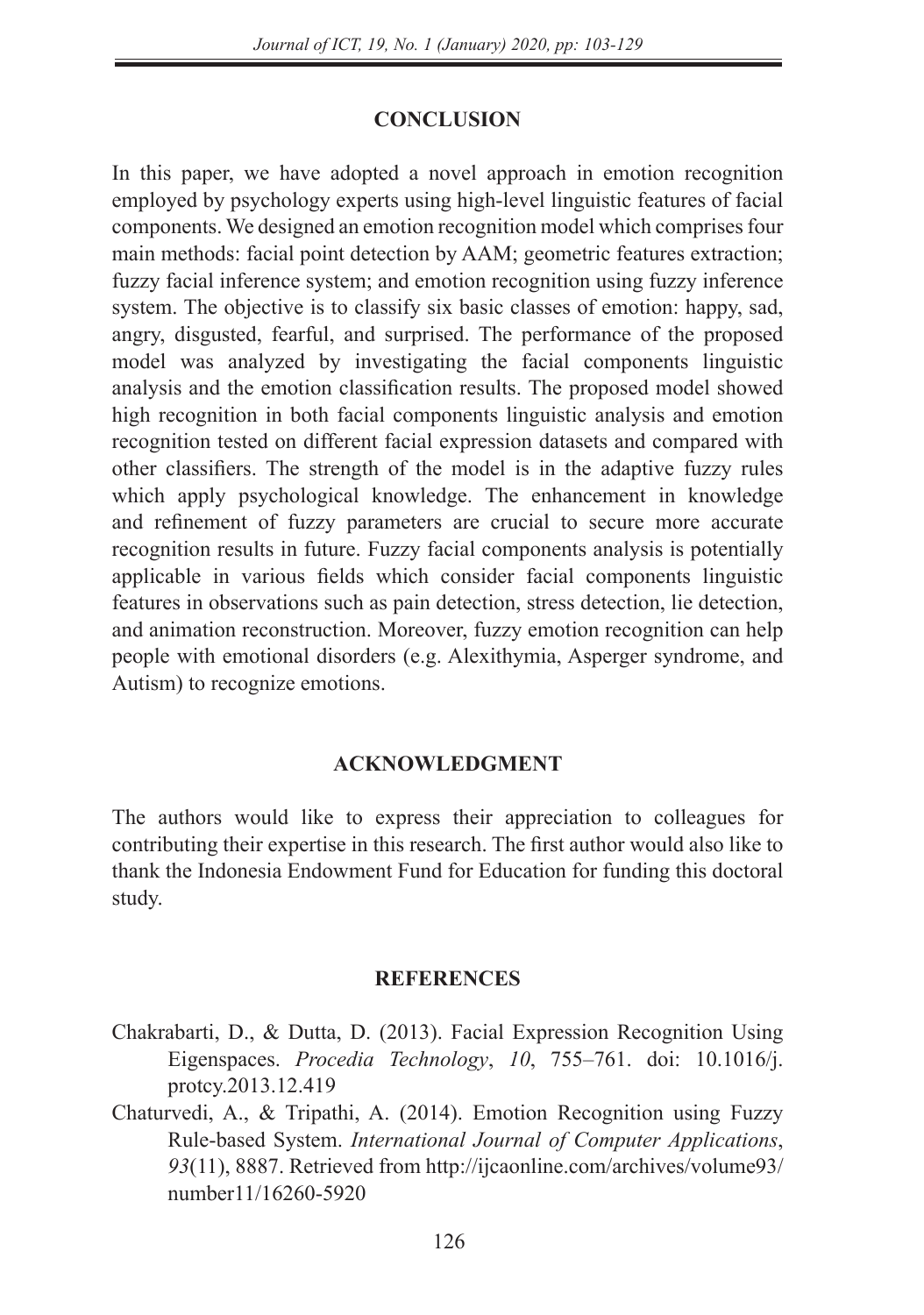- Chen, J., Chen, D., Gong, Y., Yu, M., Zhang, K., & Wang, L. (2012). Facial expression recognition using geometric and appearance features. *Proceedings of the 4th International Conference on Internet Multimedia Computing and Service - ICIMCS '12*, 29. doi: 10.1145/2382336.2382345
- Cootes, T. F., Edwards, G. J., & Taylor, C. J. (2001). Active appearance models. *IEEE Transactions on Pattern Analysis and Machine Intelligence*, *23*(6), 681–685. doi: 10.1109/34.927467
- Das, D., & Chakrabarty, A. (2016). Emotion recognition from face dataset using deep neural nets. *Proceedings of the 2016 International Symposium on INnovations in Intelligent SysTems and Applications, INISTA 2016*. doi: 10.1109/INISTA.2016.7571861
- Ekman, P., & Friesen, W. V. (1975). Unmasking the face. Englewood Cliffs, NJ: Prentice-Hall.
- Ekman, P. (1992). An Argument for Basic Emotions. *Cognition and Emotion*, *6*(3–4), 169–200. doi: 10.1080/02699939208411068
- Ekman, P., Friesen, W. V., & Hager, J. C. (2002). Facial action coding system. manual and investigator's guide, Salt Lake City, UT: Research Nexus.
- Ekman, P. (2003). *Emotions revealed: Understanding faces and feelings*. Times Books, US: New York. Orion. doi: 10.1002/bsl
- Halder, S., Bhattacharjee, D., Nasipuri, M., Basu, D. K., & Kundu, M. (2010). Fuzzy Classification of Facial Component Parameters. *CoRR*, *abs/1006.5*. Retrieved from http://arxiv.org/abs/1006.5945
- Kumari, J., Rajesh, R., & Pooja, K. M. (2015). Facial Expression Recognition: A Survey. *Procedia Computer Science*, *58*, 486–491. doi: 10.1016/j. procs.2015.08.011
- Lekdioui, K., Messoussi, R., Ruichek, Y., Chaabi, Y., & Touahni, R. (2017). Facial decomposition for expression recognition using texture/ shape descriptors and SVM classifier. *Signal Processing: Image Communication*, *58*(July), 300–312. doi: 10.1016/j.image.2017.08.001
- Li, B., Lian, X. C., & Lu, B. L. (2012). Gender classification by combining clothing, hair and facial component classifiers. *Neurocomputing*, *76*(1), 18–27. doi: 10.1016/j.neucom.2011.01.028
- Liliana, D. Y., Widyanto, M. R., & Basaruddin, T. (2017). Human emotion recognition based on active appearance model and semi-supervised fuzzy C-means. In *2016 International Conference on Advanced Computer Science and Information Systems, ICACSIS 2016* (pp. 439– 445). doi: 10.1109/ICACSIS.2016.7872744
- Loconsole, C., Miranda, C. R., Augusto, G., Frisoli, A., & Orvalho, V. (2014). Real-time Emotion Recognition - Novel Method for Geometrical Facial Features Extraction. In *Proceedings of the 9th International*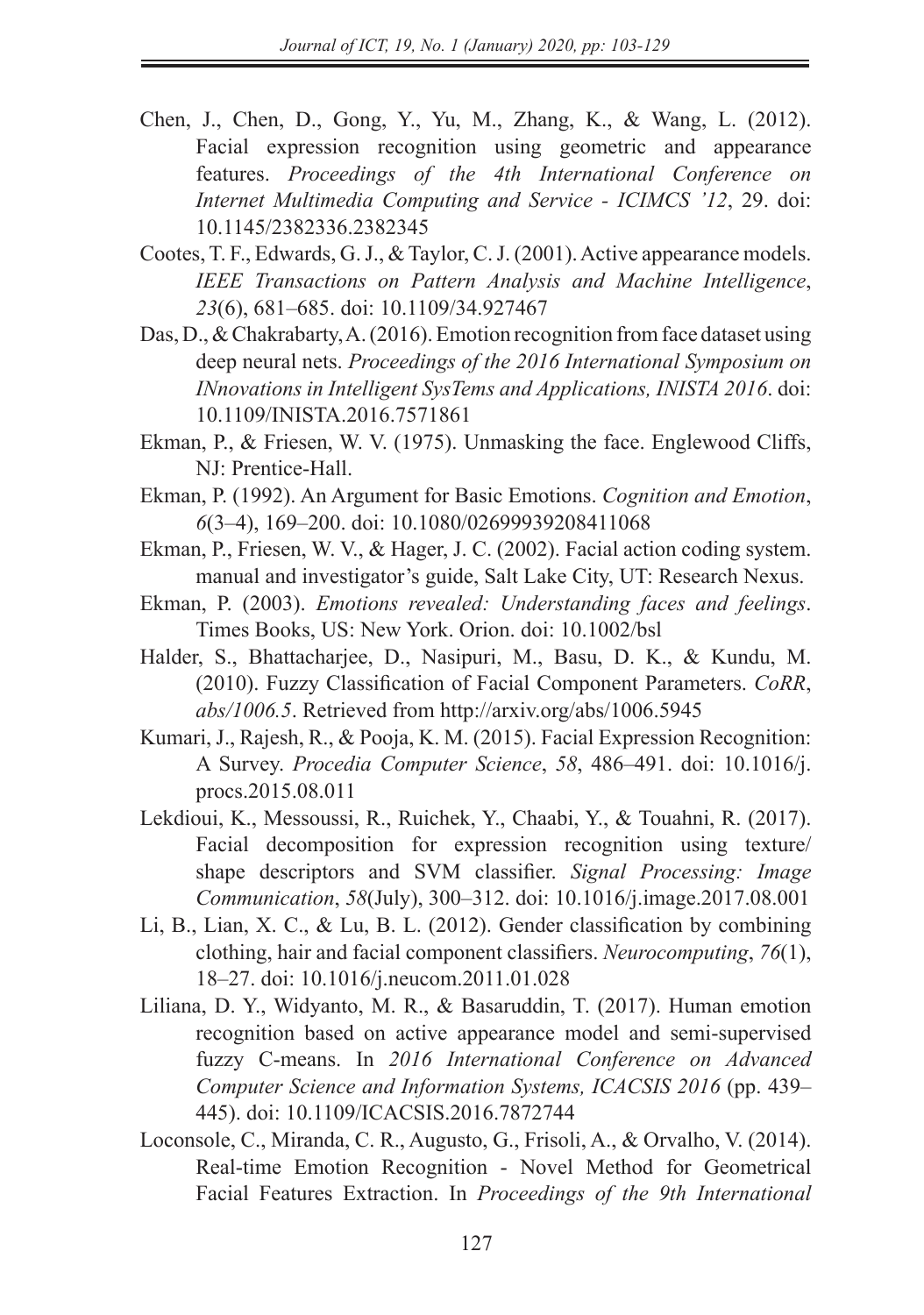*Conference on Computer Vision Theory and Applications*, *1,* 378–385. doi: 10.5220/0004738903780385

- Lucey, P., Cohn, J. F., Kanade, T., Saragih, J., Ambadar, Z., & Matthews, I. (2010). The extended Cohn-Kanade dataset (CK+): A complete dataset for action unit and emotion-specified expression. *2010 IEEE Computer Society Conference on Computer Vision and Pattern Recognition - Workshops, CVPRW 2010*, (May), 94–101. http://doi.org/10.1109/ CVPRW.2010.5543262
- Mamdani, E. H. (1974). Application of fuzzy algorithms for control of simple dynamic plant. *Proceedings of the Institution of Electrical Engineers*, *121*(12), 1585–1588. doi: 10.1049/piee.1974.0328
- Mayer, C., Wimmer, M., & Radig, B. (2010). Adjusted pixel features for robust facial component classification. *Image and Vision Computing*, *28*(5), 762–771. doi: 10.1016/j.imavis.2009.07.012
- Nicolai, A., & Choi, A. (2015). Facial Emotion Recognition Using Fuzzy Systems. *2015 IEEE International Conference on Systems, Man, and Cybernetics*, 2216–2221. doi: 10.1109/SMC.2015.387
- Pantic, M., Cowie, R., D'Errico, F., Heylen, D., Mehu, M., Pelachaud, C., … Vinciarelli, A. (2011). Social Signal Processing: The Research Agenda. *Visual Analysis of Humans*, 511–538. doi: 10.1007/978-0-85729-997- 0\_26
- Pitaloka, D. A., Wulandari, A., Basaruddin, T., & Liliana, D. Y. (2017). Enhancing CNN with Preprocessing Stage in Automatic Emotion Recognition. *Procedia Computer Science*, *116*, 523–529. doi: 10.1016/j. procs.2017.10.038
- Pratiwi, N., Widyanto, M. R., Basaruddin, T., & Liliana, D. Y. (2017). Nonlinear Fuzzy Robust PCA on Shape Modelling of Active Appearance Model for Facial Expression Recognition. In *Proceedings of the International Conference on Video and Image Processing - ICVIP 2017* (pp. 68–72). New York, NY, USA: ACM. doi: 10.1145/3177404.3177444
- Sadeghi, H., Raie, A. A., & Mohammadi, M. R. (2013). Facial expression recognition using geometric normalization and appearance representation. In *Iranian Conference on Machine Vision and Image Processing, MVIP* (pp. 159–163). IEEE. doi: 10.1109/IranianMVIP.2013.6779970
- Sudhakar, K., & Nithyanandam, P. (2017). An accurate facial component detection using gabor filter. *Bulletin of Electrical Engineering and Informatics*, *6*(3), 287–294. doi: 10.11591/eei.v6i3.683
- Sujono, & Gunawan, A. A. S. (2015). Face Expression Detection on Kinect Using Active Appearance Model and Fuzzy Logic. *Procedia Computer Science*, *59*(Iccsci), 268–274. doi: 10.1016/j.procs.2015.07.558